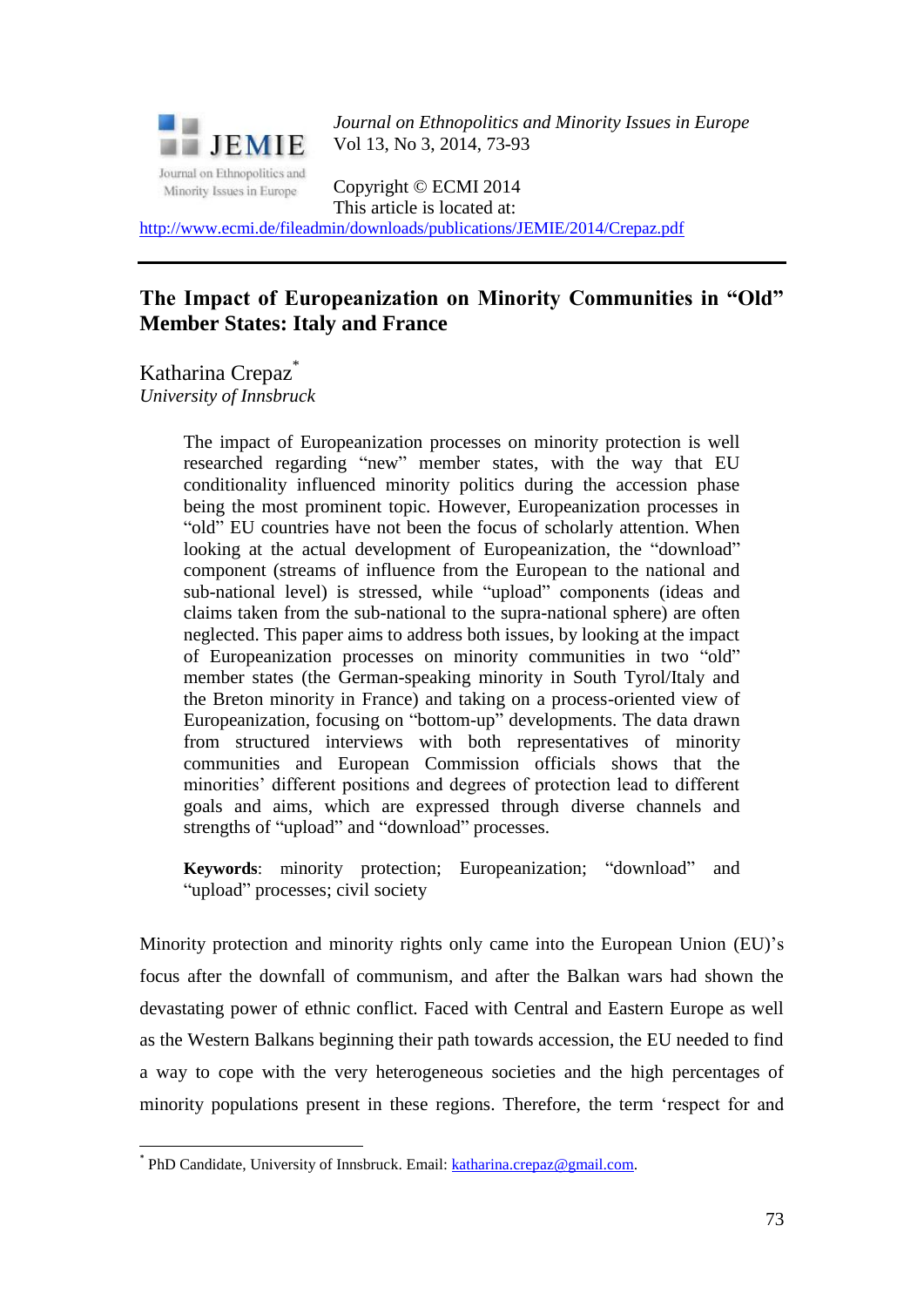protection of minorities' was included in the 1993 Copenhagen Criteria for EU accession, which allowed the EU to exert influence on candidates via conditionality, and to make demands regarding improvements in minority protection. However, these demands could only be made in its "external" dimension; "internally" (meaning states that were already members), the EU possessed no leverage, and could not shape national minority policies. This led to a reality where the "new" member states had more extensive minority protection legislation and implementation than many "old" EU members, a discrepancy which is often criticized (e.g. Schwellnus, 2007) as undermining the credibility of the EU's commitment to minority protection.

In the EU's internal dimension, different channels of impact and collaboration can be identified. While the protection of human rights as individual rights and antidiscrimination measures have made it into EU law, and are therefore binding on all members, minority protection is a contested issue and remains a merely political criterion. This means that minority protection still largely depends on the member states, and the EU does not have much influence over it; it cannot implement rules or make demands "from above". Europeanization processes thus have to come "from below" in the "old" member states; e.g. through minority groups lobbying for their causes in Brussels, or through connections between minority groups made at the European level. Sub-national entities and actors can reach out to the supra-national level, bypassing the sometimes neglectful nation state. Conversely, the European level can connect with non-governmental organizations (NGOs) and activists, which could become the "eyes" and "ears" of EU institutions, providing information about local developments and on-the-ground implementation of measures (e.g. of the EU's programmes for fostering minority languages). Collaboration at the supra-national level and new opportunities for lobbying can then in turn impact on the minority's situation, through the sharing of best practices and new models in different policy areas, or through awareness-raising processes and demand for more regional cooperation.

The EU's inability to act on minority issues in its internal dimension is also reflected in scholarly work on Europeanization processes: most studies focus on "new" member states (the Central and Eastern European countries and the Western Balkans) and look at "top-down" developments, e.g. how accession conditionality shaped minority protection policies (Grabbe, 2005; Schimmelfennig and Sedelmeier, 2005; Sedelmeier, 2008; Schwellnus, Balázs and Mikalayeva, 2009). Conditionality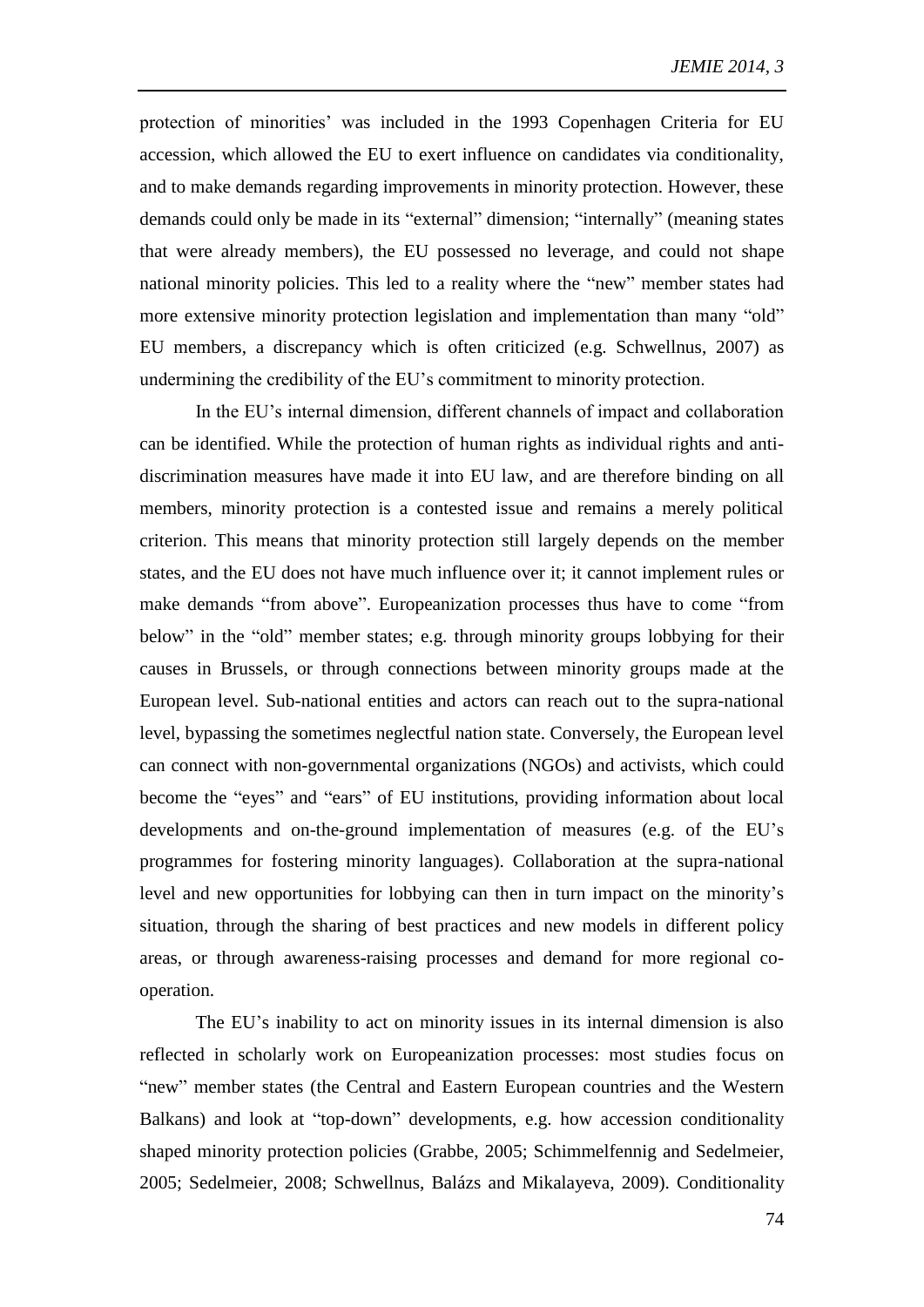and the impact of "top-down" Europeanization processes (influence exerted by the European level on the national and sub-national levels) has been the focus of researchers' attention, while "bottom-up" streams from the sub-national to the supranational sphere have only recently been touched upon. Studies on an emerging European public sphere, European identity, and especially civil society groups and social movements connecting transnationally to achieve common aims, have contributed to more attention being devoted to "bottom-up" developments (c.f. della Porta and Caiani, 2009; della Porta and Diani, 2006; McCauley, 2011).

This article aims to address and combine two often neglected issues: the influence of Europeanization processes on minorities in "old" member states, and the importance of "bottom-up" developments such as new arenas for lobbying and furthering international fora for communication. This article focuses on two autochthonous minorities; both are linguistic minorities, but one has a kin-state (Austria) while the other is a stateless nation (the Bretons). The groups differ significantly in degree of protection, political influence and position, and therefore also in their needs, aims and the possibility and impact of both "bottom-up" and "topdown" Europeanization processes. The aim of the article is to provide a processoriented analysis of Europeanization processes in both directions, and assess how these changing dynamics of interaction impact the minority's situation, its preferred areas for lobbying and its self-perception in the EU. Due to the lack of EU competences on the issue, I expect "bottom-up" processes of Europeanization to be more prominent in the "old" member states; however, the highly different contexts of the two minorities may exert considerable influence on the degree and frequency of "uploading" and "downloading".

I start with a theoretical introduction, examining Europeanization theories and defining the term "Europeanization" as used in the article, underlining the processoriented view and the importance of the "upload" component. Following this theoretical section, I provide a short overview of the history and development of each minority community and a more detailed analysis of the current situation. I then discuss the empirical findings of structured interviews conducted both in person and via e-mail with five minority activists in South Tyrol and five in Brittany, and with two officials working at the European Commission (Directorate General (DG) Justice). My data suggests that the Breton minority respondents see the EU as an important partner, in particular as an organ capable of exerting influence on the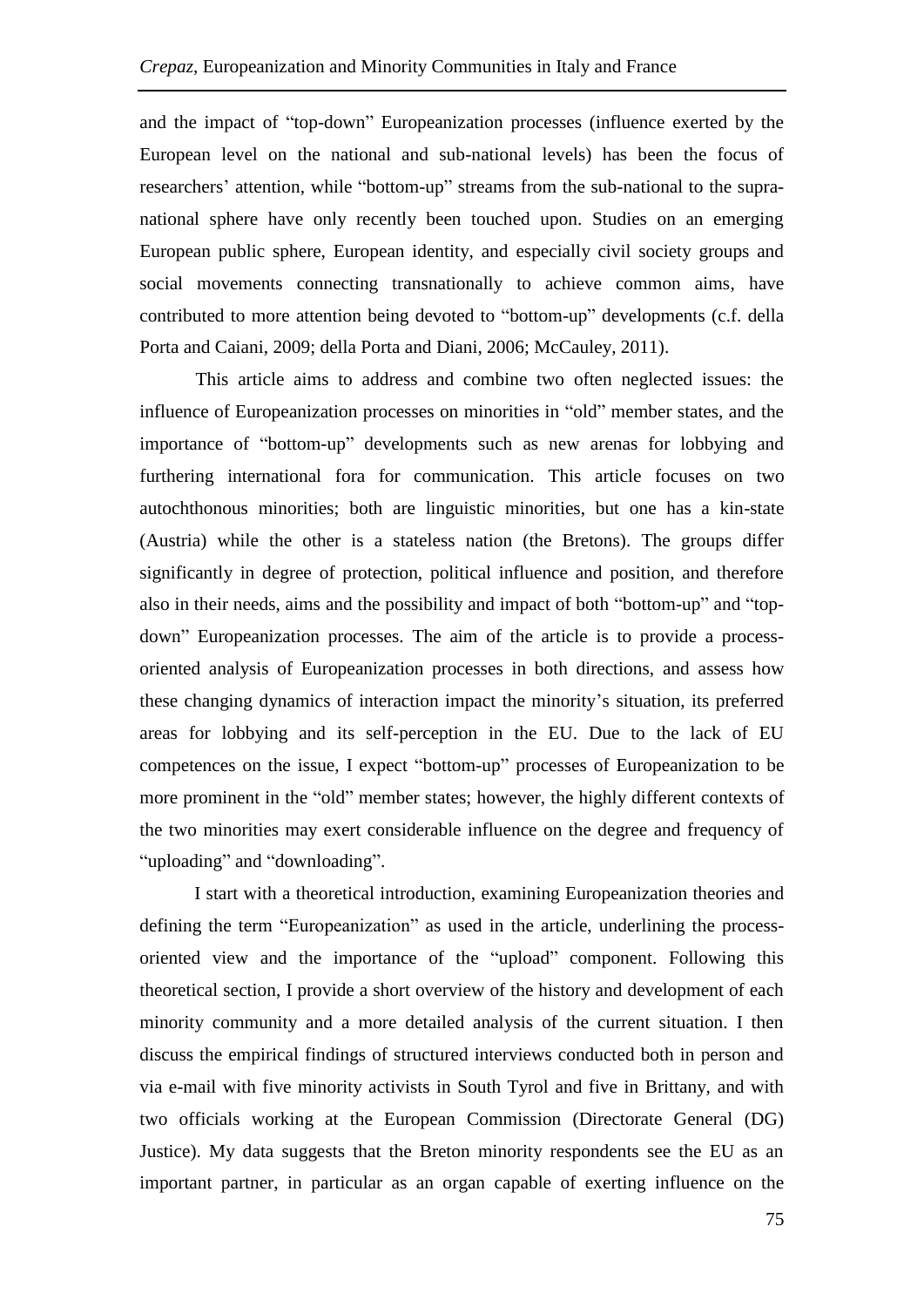neglectful French nation-state, but are disappointed by its reluctance or unwillingness to act. Interviewees from the Commission highlight this view; the Bretons are described as being very active in trying to get EU support for their claims, even though it falls outside of the *acquis* in most cases, so that no action can be taken. In South Tyrol, European institutions are seen more as a forum for connecting with other minorities, and for possible lobbying activities; when it comes to actual minority protection policies, Austria (the minority's kin-state) is seen as the primary advocate in the event that the situation worsens.

**1. Europeanization as a two-way process: the importance of "upload" processes** Europeanization has been prominently defined as 'the domestic adaptation to European regional integration' (Vink and Graziano, 2007: 7); or as 'the emergence and the development at the European level of distinct structures of governance, that is, of political, legal and social institutions associated with political problem solving that formalize interactions among the actors, and of policy networks specializing in the creation of authoritative European rules' (Cowles, Caporaso and Risse, 2001: 3). Both definitions focus on a "top-down" view of Europeanization processes: "top-down" Europeanization normally refers to domestic change caused by "downloading" pressure or through the prescription of clear rules and policies, while "bottom-up" Europeanization can occur differently, through new possibilities for co-operation at the European level as well as through a more active civil society looking for new, trans-national arenas for lobbying. Adopting a uni-directional view of Europeanization limits our analysis to processes going from the European to the domestic and sub-national levels, and cannot capture processes addressed in the other direction, of "uploading" claims and ideas of "bottom-up" Europeanization. In the case of "old" member states, where conditionality is absent and "top-down" channels of influence are limited, "bottom-up" influence may indeed constitute the main form of Europeanization process. For the purpose of this paper, special attention is given to the "bottom-up" component of Europeanization, and to the dynamics of interaction between the different levels, adopting a process-oriented view, in which Europeanization is seen more as an underlying process than as an outcome (Radaelli and Exadaktylos, 2012). Unlike classic definitions of Europeanization, I define Europeanization as a two-way process, in which "download" and "upload" processes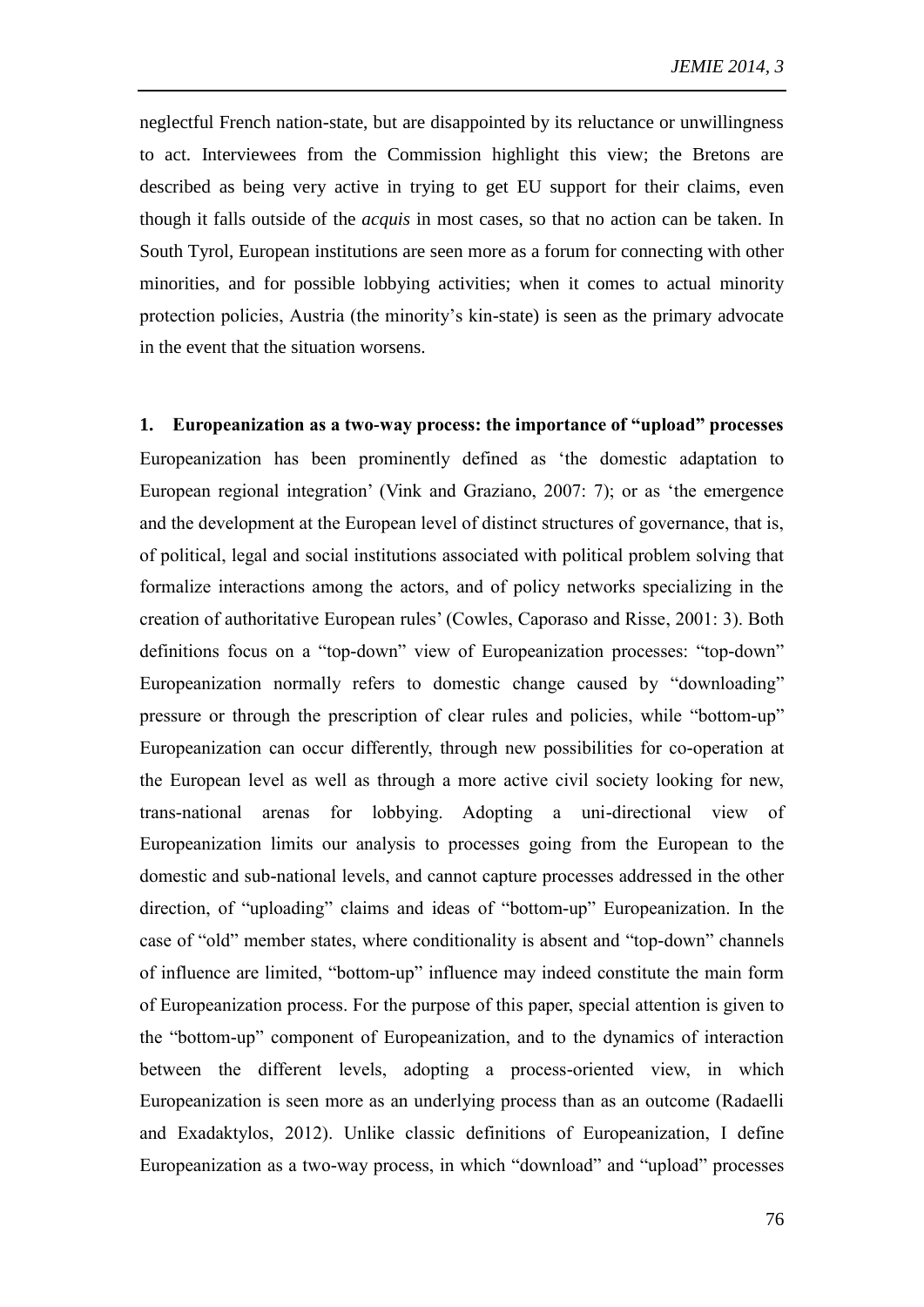occur; depending on the situation and external constraints, one or both directions of influence can be present for a specific case. Changes in the targets for lobbying, and the need for stronger collaboration and exchange with the possible development of trans-national networks, are an important part of the "upload" component, and may in turn affect minorities' perceptions of other actors, as well as their own identity.

 As described by Keck and Sikkink (1998) in their "boomerang model", civil society actors may voice their concerns at the supra-national level, and as a result gain financial or other assistance for the realization of their claims at the domestic level, following a process-oriented approach, and benefitting from the two-dimensional nature of Europeanization. Following Börzel (2000), I argue that, as noted, Europeanization can consist of both "download" and "upload" processes; minority communities can "download" norms, rules and goals from the European level (e.g. in fields of EU legislative competence, such as anti-discrimination legislation), but they may also become "uploaders" of their own ideas and needs to the European level. More inclusive approaches to Europeanization also take into account the multi-level and multi-actor structure of European policy making, and therefore do not look only at national and supra-national actors and preferences, but also at other stakeholders, such as NGOs, civil society organizations, or sub-national and regional bodies (e.g. della Porta and Caiani, 2009; Rozbicka, 2013; McCauley, 2011). A functioning "upload" component requires a strong civil society (della Porta and Caiani, 2009), acting as a spokesperson for the minority, and making sure that its demands are heard at the supra-national level. della Porta and Caiani (2009: 25) even define Europeanization "from below" as "Europeanization of and by civil society". Through a process of "Europeanization by externalization", civil society groups may use the European institutions to exert pressure and aim to change national policies. But, as Warleigh (2001) correctly criticizes, the structures for the continuous involvement of civil society in the actual policy-making process are still lacking. It is therefore up to the activists themselves to organize, connect and ensure their political role on the international scene. One way of doing this is through "transnational advocacy networks", which are characterized by 'the centrality of values or principled ideas, the belief that individuals can make a difference, the creative use of information, and the employment by non-governmental actors of sophisticated political strategies in targeting their campaigns' (Keck and Sikkink, 1998: 2). Following McCauley's (2011)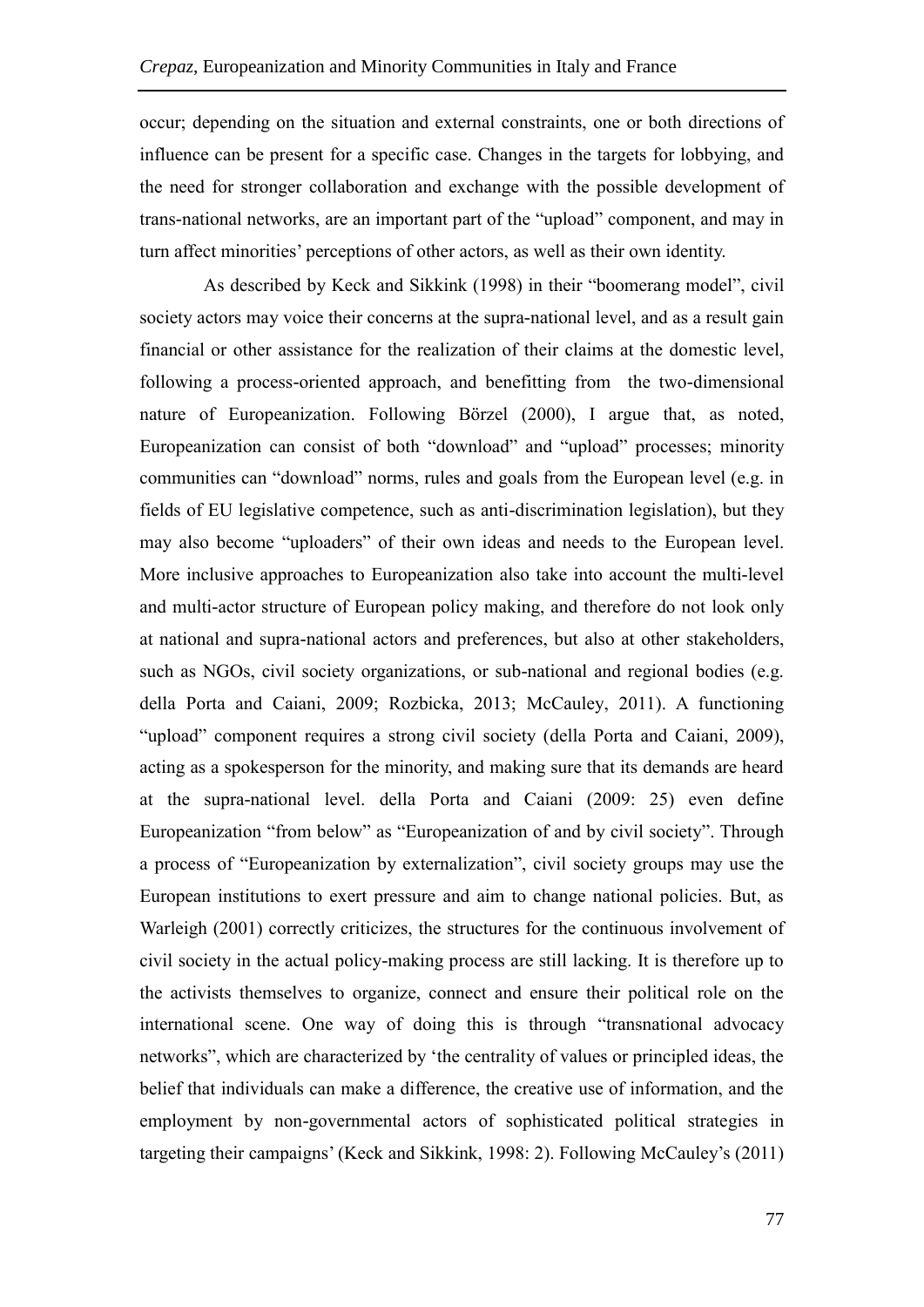definition of bottom-up Europeanization as 'the reorientation of a (sub-)national actor's *champ d'activité* towards supranational institutions, politics and/or policymaking' (McCauley, 2011: 1,020), I also define changes in interaction, connections at the European level and targets of lobbying as instances of Europeanization processes, and indeed as crucial developments for "bottom-up" Europeanization.

Europeanization is therefore not a single, uni-directional mechanism, but an underlying process of change which has an impact on many fields of policy making, on the actors involved, on the level of decisions being made, and on how these decisions are transferred to the domestic or even regional level. In the "bottom-up" direction, new areas for lobbying and interaction can be identified, which in turn lead to new dynamics of exchanges between actors impacting the minority's situation and its self-perception as well as its views on potential collaborations. As Radaelli and Pasquier argue, measuring Europeanization is a very difficult task, as it is 'more a process than an end-state' (2007: 39); this article aims to shed light on ongoing Europeanization processes through the data gathered during structured interviews, and to identify the impact of possible new developments in the dynamics that affect minorities. I specifically focus on the less researched "bottom-up" processes, but also identify possible "top-down" developments.

### **2. Case studies<sup>1</sup>**

A comparison between Italy and France reveals two very different cases in "old" member states, and allows a specific focus on the "bottom-up" component of Europeanization. Even though both countries are founding members of the EU, their approach to minorities differs greatly. While Italy recognizes minorities in Article 6 of its constitution, France does not grant any recognition to minorities, noting that this would constitute a violation of the republican principle of equality of all French citizens (French constitution, 1958). Not only are the countries' overall approaches to minorities very different, but the specific minorities under consideration are also in very different situations. They vary in size, political influence, degree of protection, presence or absence of a kin-state, number of speakers of the minority language and strength of cultural identity, cultural or territorial concept for autonomy etc. While the German-speaking minority in South Tyrol is well-protected and was often cited as a model for territorial autonomy protection measures by both Breton and Commission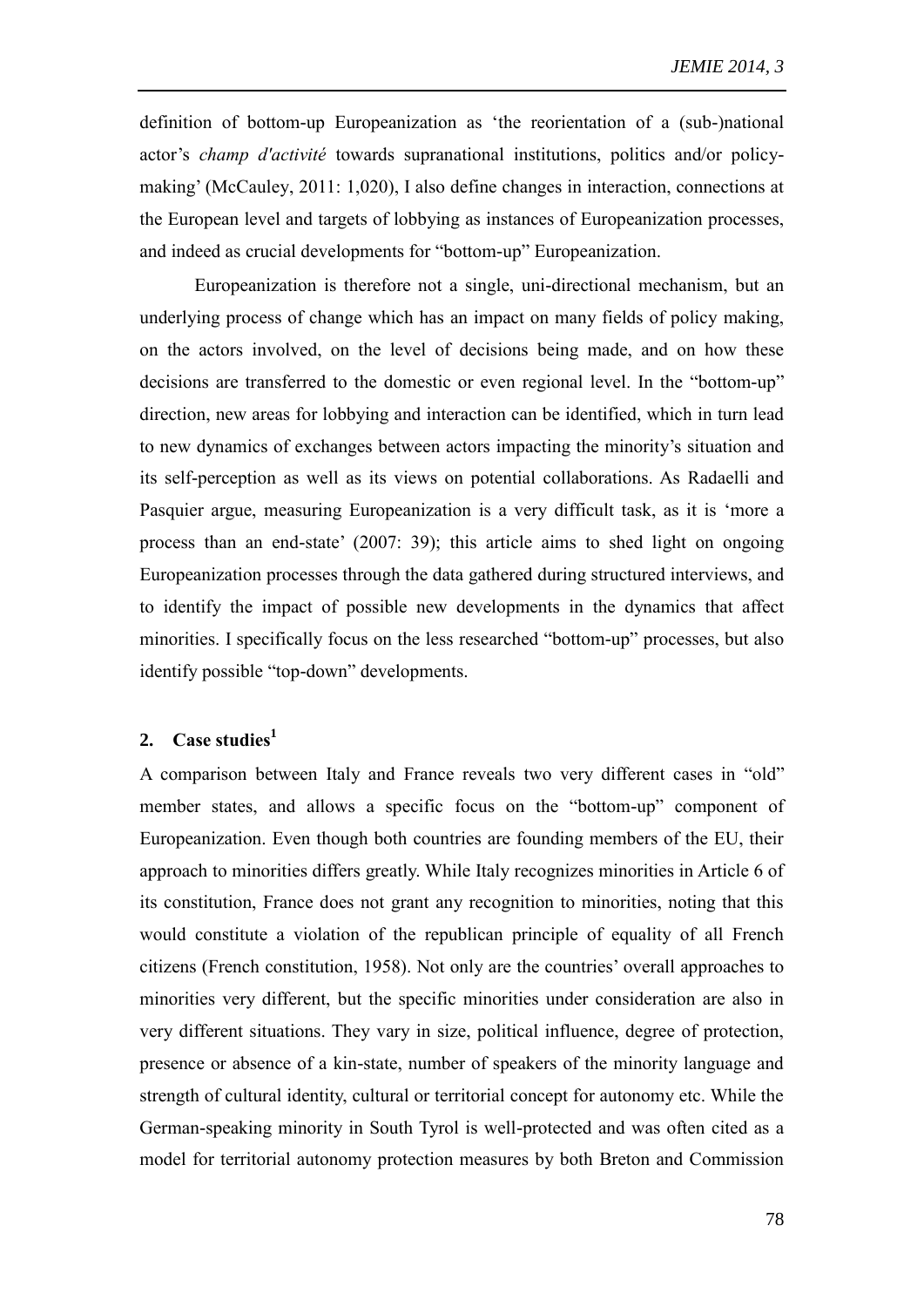interviewees, the Bretons in France struggle to maintain their language and culture, and have been divided through the creation of two separate administrative regions in their area of settlement. Their goals mainly concern questions of official recognition and cultural protection (e.g. mandatory minority language education). In South Tyrol, questions of distribution are the focus of attention, namely requests for further autonomy across different issues, as well as for the necessary financial means to carry out newly delegated tasks. The two minorities' different positions (with regard to size, degree of protection, domestic political importance, competences at the provincial or regional level, etc.) also produce diverse answers and adaptations to Europeanization processes, as well as different approaches to European norms and the possibility of collaboration with European-level institutions.

Minority representatives were asked eight open questions about their experiences in collaborating with European-level institutions, and about how the EU and European integration have changed their community's situation in recent years, to which they could reply either in person or via e-mail, according to their preference. Minority members were given the option of speaking their minority language (or in French, for the Breton minority), and the interview was transcribed in its original language and translated by the author. Most respondents chose personal interviews, which were carried out between December 2013 and March 2014 in the minority's respective regions. Both minorities received the same set of questions, and the main topics were the EU's minority protection policy and practical collaboration with EU institutions and other minorities. They were questioned on the issue of how collaboration usually proceeded, which organs or institutions worked most closely with the minority, and which organs or institutions at the EU level were seen as the most trustworthy partners. The Commission officials were interviewed in March 2014, at different offices of DG Justice in Brussels, about their personal experiences with the minorities in question, how and whether they tried to contact the EU and what their claims were, as well as more general assessments of the EU's impact on minority issues. At the end, all interviewees were offered the option to provide additional opinions or experiences that related to the themes covered in the questionnaire. As the officials, like some of the activists, asked to remain anonymous, no names will be given and they will be referred to by their position. I interviewed five representatives and activists in South Tyrol, and five in Brittany. In South Tyrol,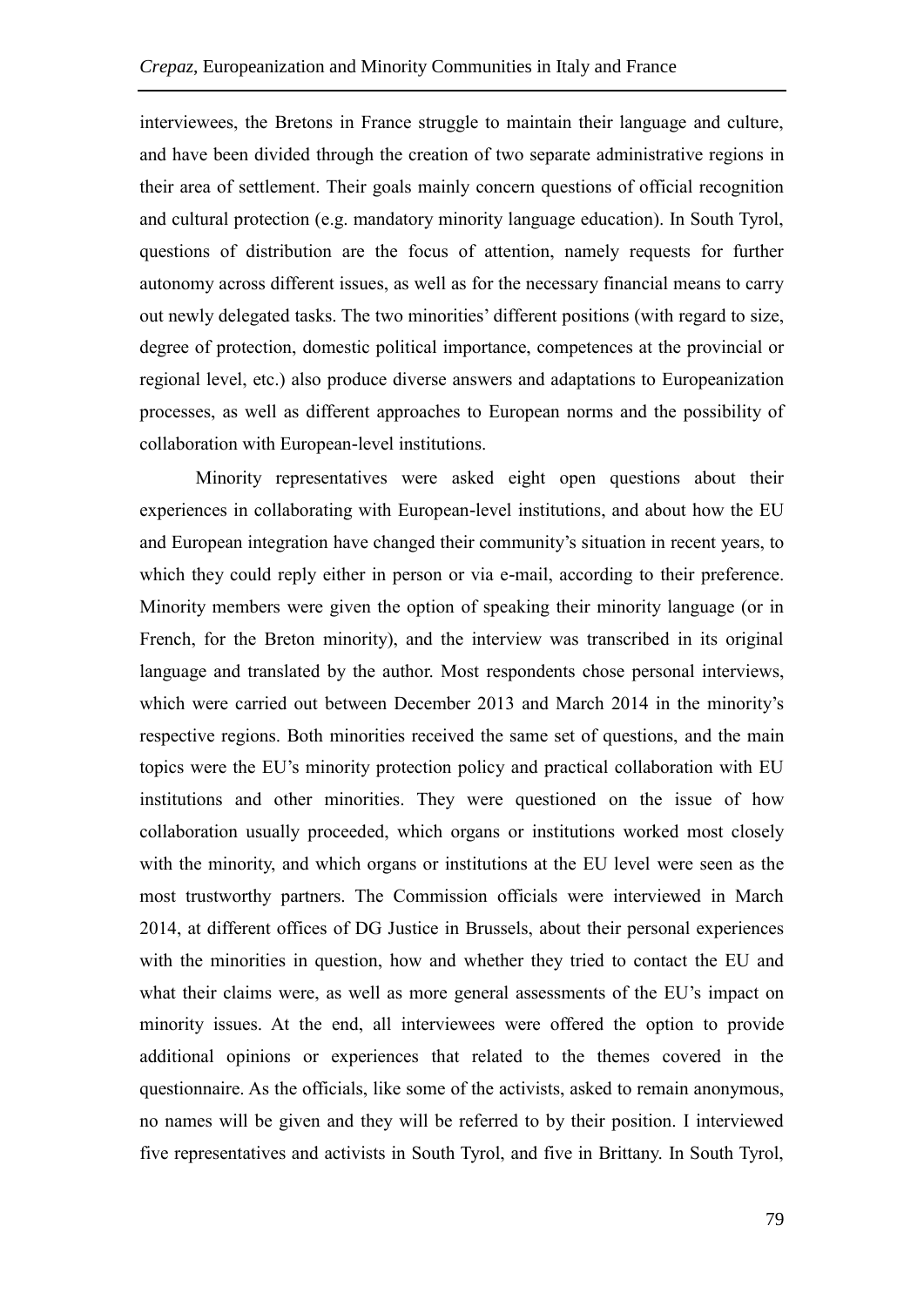all interviewees were present or former politicians (current and past members of the European Parliament (EP), or of the local government dealing with EU issues); two were also active in different NGOs promoting minority rights and connections. Most were members of the *Südtiroler Volkspartei* (SVP) the main minority party, while one was a member of the Green Party. The Breton interviewees were mostly activists (four out of five) from different civil society groups, while one was a journalist. At the Commission, only two officials from DG Justice willing to be interviewed could be identified, one male and one female, from different member states. Unfortunately, it was not possible to maintain the gender balance for interviewees: most were male (nine out of twelve), aged between 40 and 70.

### **2.1** *The German-speaking minority in South Tyrol (Italy)*

The German-speaking minority in South Tyrol, as well as the much smaller Ladin community, were part of the Austro-Hungarian Empire from medieval times until the end of the First World War and the Treaty of St. Germain in 1919. Assimilation and repression of the minority started in 1922, after Benito Mussolini came to power and established a fascist dictatorship in Italy. The use of German was outlawed, all education was only in Italian, place denominations as well as names and surnames were Italianized, and mass migration from other parts of Italy was enforced to create a largely Italian-speaking environment in which the minority would have to conform. In 1939, Hitler and Mussolini signed a treaty on the South Tyrolean question, granting its inhabitants the choice of remaining in an increasingly Italianized homeland or leaving for a future in the German *Reich*. Referred to as "the Option", this development compelled over 86% of the population to opted for Germany; however, the large majority of the population did not depart for the *Reich*, as the operation was interrupted by the outbreak of the Second World War, which made resettlement much more difficult. Until 1943, only 37% (approximately 75,000) of the people who had opted for Germany had actually left Italy (Steininger, 1999: 182); a delay that later proved vital for the minority's survival. After the war, the South Tyrolean People's Party (*Südtiroler Volkspartei* / SVP) was founded, and it quickly became the minority's main vehicle of political representation. On 5 September 1946 the Austrian Foreign Minister Karl Gruber and the Italian Prime Minister Alcide De Gasperi signed the "Gruber-De Gasperi Treaty", which guaranteed mother tongue education, use of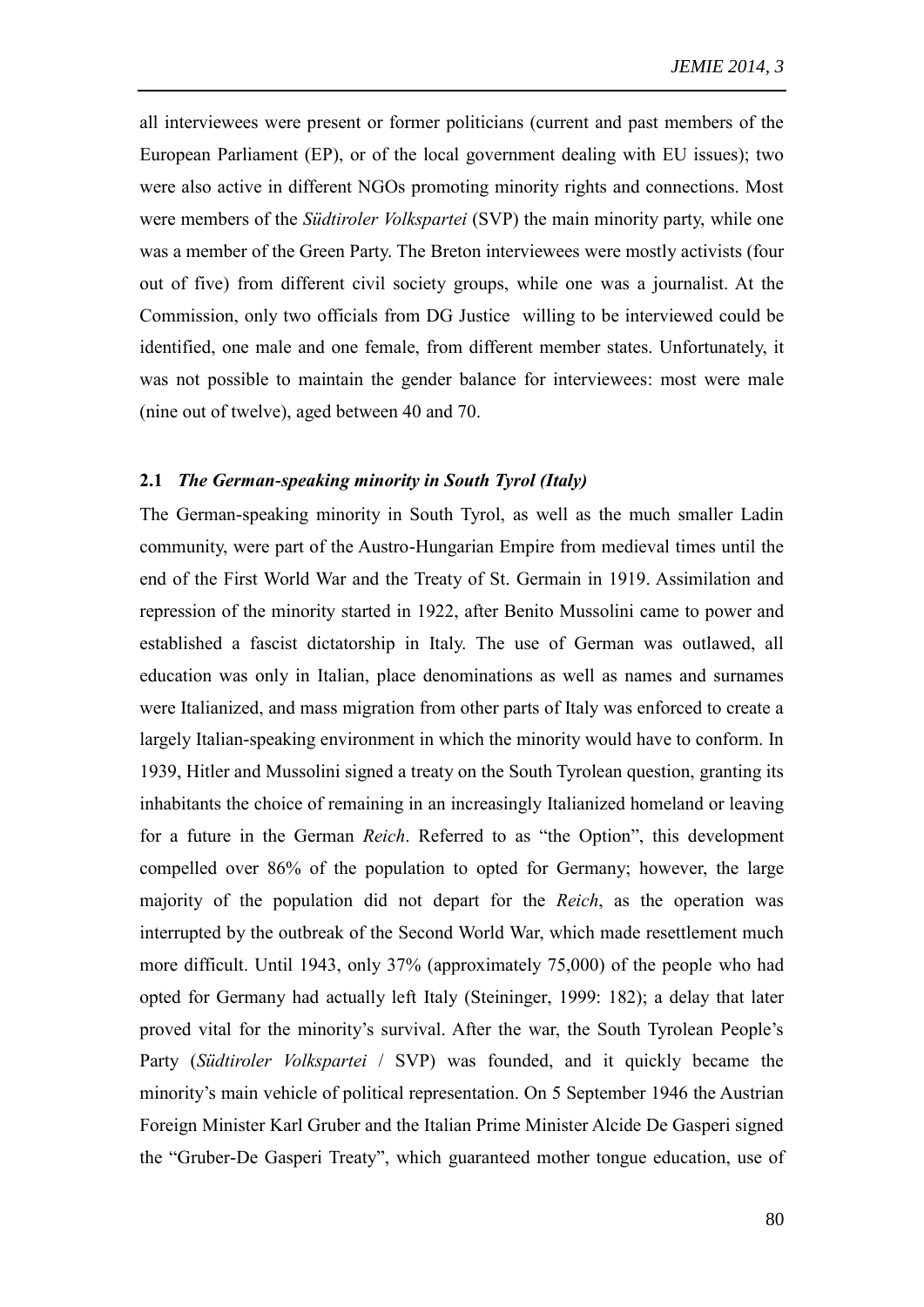the minority language in official proceedings, the possibility to use German names instead of Italian versions, and equal opportunities for employment in public administration (Steininger, 1999: 365). However, at first the document remained a mere promise on paper, and the First Autonomy Statute of 1948 lacked the political will for implementation. In 1960, the Austrian Foreign Minister Bruno Kreisky brought the issue to the United Nations (UN) General Assembly, which decided in Resolution 1497/XV that Italy and Austria were to negotiate proper implementation of the Gruber-De Gasperi Treaty. In 1961, attacks were carried out on railway lines and electricity poles by the secessionist organization *Befreiungsausschuss Südtirol* (BAS), which met with severe repression by the Italian state (Steininger, 1999: 491-492). The negotiations proceeded very slowly and with resistance from both sides, until a new "package" of measures was presented in 1969, which the SVP voted to accept, albeit by a very small majority. The Second Autonomy Statute entered into force in 1972 and provided the basis for the high degree of autonomy and wealth which the province of Bozen/Bolzano enjoys today. In 1992, the dispute at the UN was finally settled—a prerequisite for Austria's admission to the EU. The South Tyrolean model relies on a proportional system for the distribution of public service posts between the three language groups (German, Italian, Ladin), and shared competences at the provincial and communal levels. Finally, each group has own competences over areas of high salience for their respective identities (e.g. schools and cultural matters).

Internationally, the German-speaking minority is regarded as well-protected. It has territorial autonomy, and makes up the majority in the province of Bozen/Bolzano, which grants it considerable power over local matters. Special clauses in the electoral system ensure that the minority is also represented in Rome, with seven members of parliament in August 2014 (three in the senate, four in the chamber), although how minority representation will be handled in the senate after the ongoing parliamentary reform process has yet to be decided. Education can be received fully in the minority language, and German is the second official language for all public proceedings (e.g. administration, judicial system). Article 6 of the Italian constitution states that 'the Republic safeguards linguistic minorities by means of appropriate measures' (Italian constitution, 1947). The general consensus is that a large degree of protection has been achieved, and the new tasks are thus to guard the competences delegated to the province by the state, while at the same time aiming at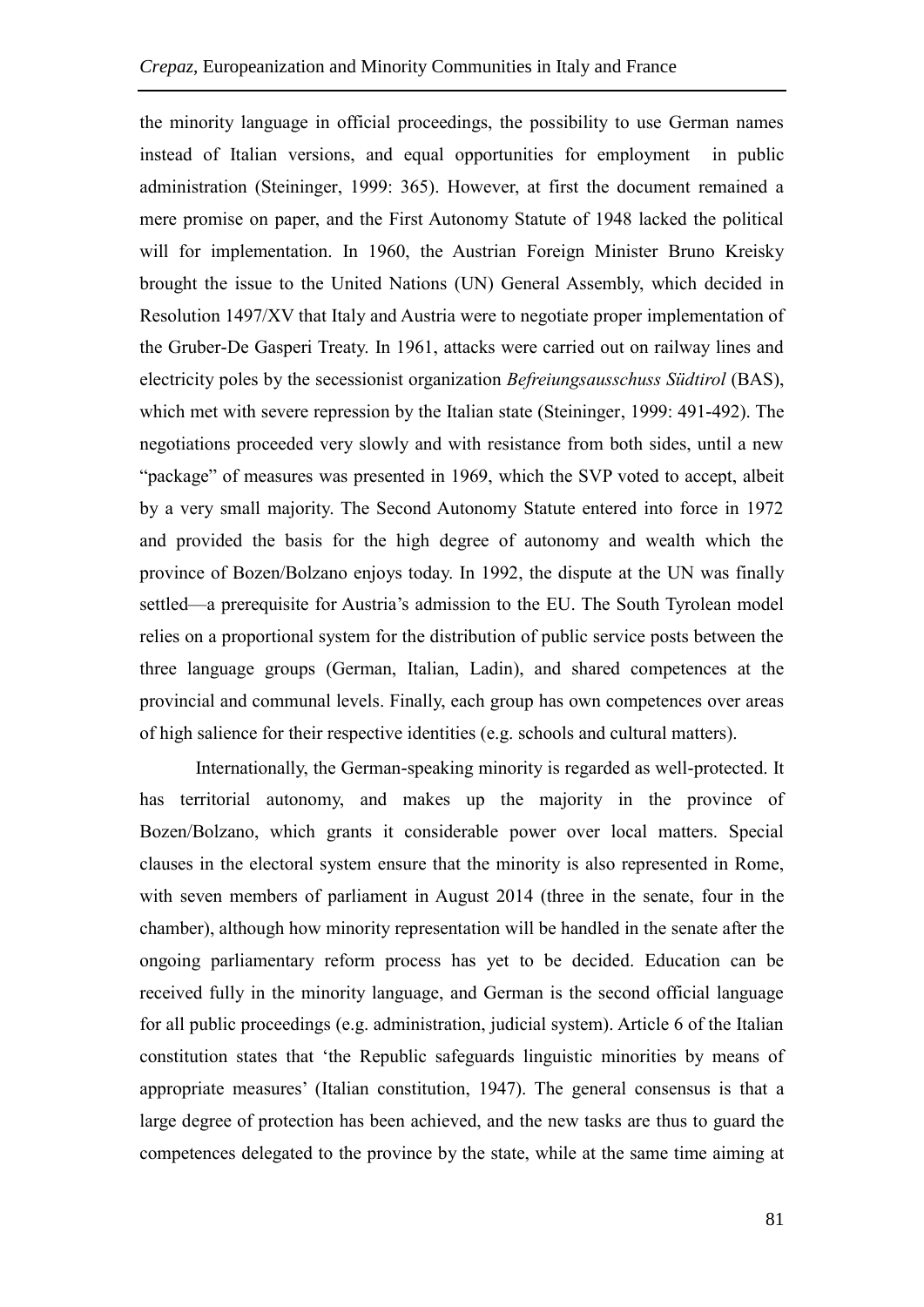more autonomy, especially in the financial and fiscal sectors. As Pallaver (2008: 323- 325) notes, an erosion of traditional ethnic barriers has been a noticeable "bottom-up" development since the 1970s and a more associational model of autonomy is now being implemented, especially since the settlement of the UN dispute in 1992. In a more recent article (2014), he identifies a "territorialization" of the autonomy, which is leaving behind ethnic divides and progressing to a territorial model in which all ethnic groups are involved, and in which stronger autonomy does not only mean more minority protection, but better administration and a higher standard of living for all linguistic groups. Attacks by national media in the autumn of 2013 (especially by host Bruno Vespa in *Porta a Porta*, one of the main political talk shows) on the new South Tyrolean provincial government were aimed at the "privileged north" in general, and not specifically at the minority, which confirms Pallaver's theory. The tax system (90% of tax revenue collected in South Tyrol remains in the territory) was one of the main criticisms, fuelled by the economic crisis. At the time of writing (August 2014), discussion of parliamentary reform and the future of the senate was one of the dominant topics in Italian, as well as South Tyrolean, politics.

The interview data underlined the concept of "territorialization"; more competences (e.g. more policy areas where decisions can be made, fully or partially, at the provincial level) are no longer seen only as a means of protection, but as a positive development in general, especially in light of the financial crisis that has limited the central state's financial and political capabilities. Autonomy is often mentioned as a model of "best practice" for other groups in Europe. The EU is seen by respondents as an important international actor, providing a platform from which minorities can work together. Living in a region situated on the border between Austria and Italy, most respondents highlighted the importance of the EU for free travel and the abolition of borders, which have made life considerably easier. The idea of a "Europe of the regions" was also often mentioned as a positive aspect that could grant minorities a more prominent role as the nation-states declined in importance. Additionally, the principle of subsidiarity was mentioned as another strong point of reference for obtaining more competences and keeping most of the administrative capacities at the local or regional levels. The EU was thus generally viewed as a competent partner, as an asset which has improved the minority's daily life. However, when asked about which entity they would turn to in case of crisis, most interviewees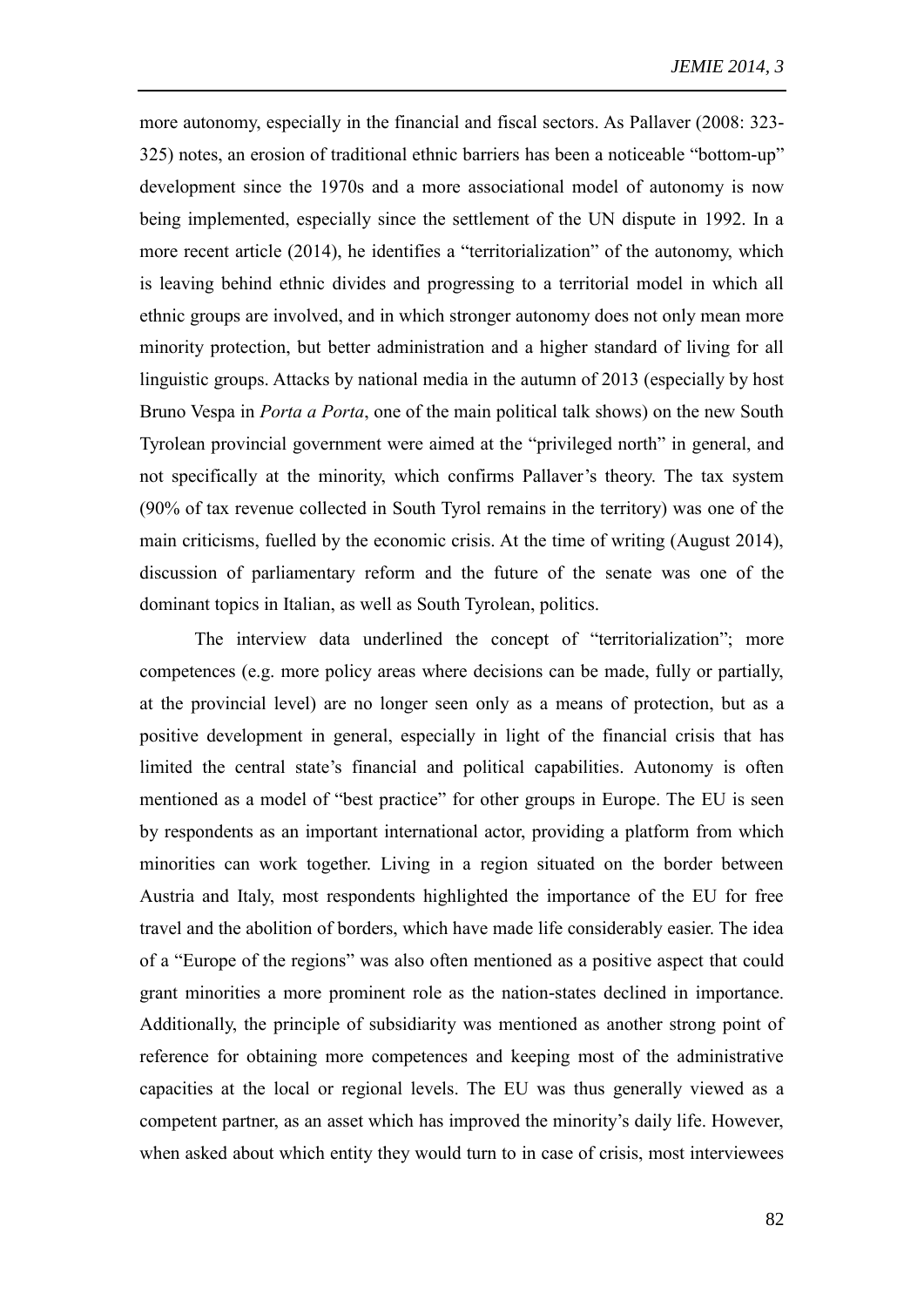mentioned first and foremost their kin-state Austria. Lobbying for their cause at the European level does not seem to be very important; it is mostly thought of as a means of achieving specific goals (e.g. regarding the distribution of agricultural funding), but not as the main contact point for minority issues in general. The European Commission's recent rejection of the Minority Safepack Initiative, a European citizens' initiative demanding a proposal for minority protection from the Commission, reinforced the feeling that the EU is not interested in the issue. The Commission mentioned that 'the initiative falls manifestly outside the Commission's powers to submit a proposal for a legal act of the Union' (quoted in Federal Union of European Nationalities (FUEN), 2013). However, FUEN—as the main force behind the initiative—has decided to take legal action against the Commission's decision through the European Court of Justice. $<sup>2</sup>$ </sup>

As many South Tyrolean minority representatives were also involved in drafting and promoting the initiative, the Commission's "no" has damaged the generally rather positive view of the EU. As one interviewee explained:

The initiative was discussed with lawyers various times, and very carefully worded, in order to remain within the Commission's frame of competences. There is no reason to reject it based on the text submitted, so we have to believe that the Commission just does not want to get into the topic of minorities, in order not to damage its relationship with nation-states that do not respect minorities. (Interview, SVP politician and NGO representative, 2013)

However, Europe—and especially a borderless Europe with strong regional identities and federalist structures—is still seen as the most favourable context for the wellbeing and development of minorities. Due to the economic crisis, and the cuts and austerity measures undertaken by the Italian state, the minority is moving closer to Europe: 'I know many people ask for self-determination now, but I believe this is delusional. A strong, regionally oriented Europe and a weak nation-state are more likely to be favourable to us. We should aim for more cross-border cooperation, with regions in a similar position to ours, and proceed to get more competences from the state' (Interview SVP politician and Member of the European Parliament (MEP), 2013).

For South Tyrol, the struggle for the survival of the minority culture and minority language is no longer imminent; distributive issues (of autonomy, competences and funding) are currently the greatest concerns. Europe was seen by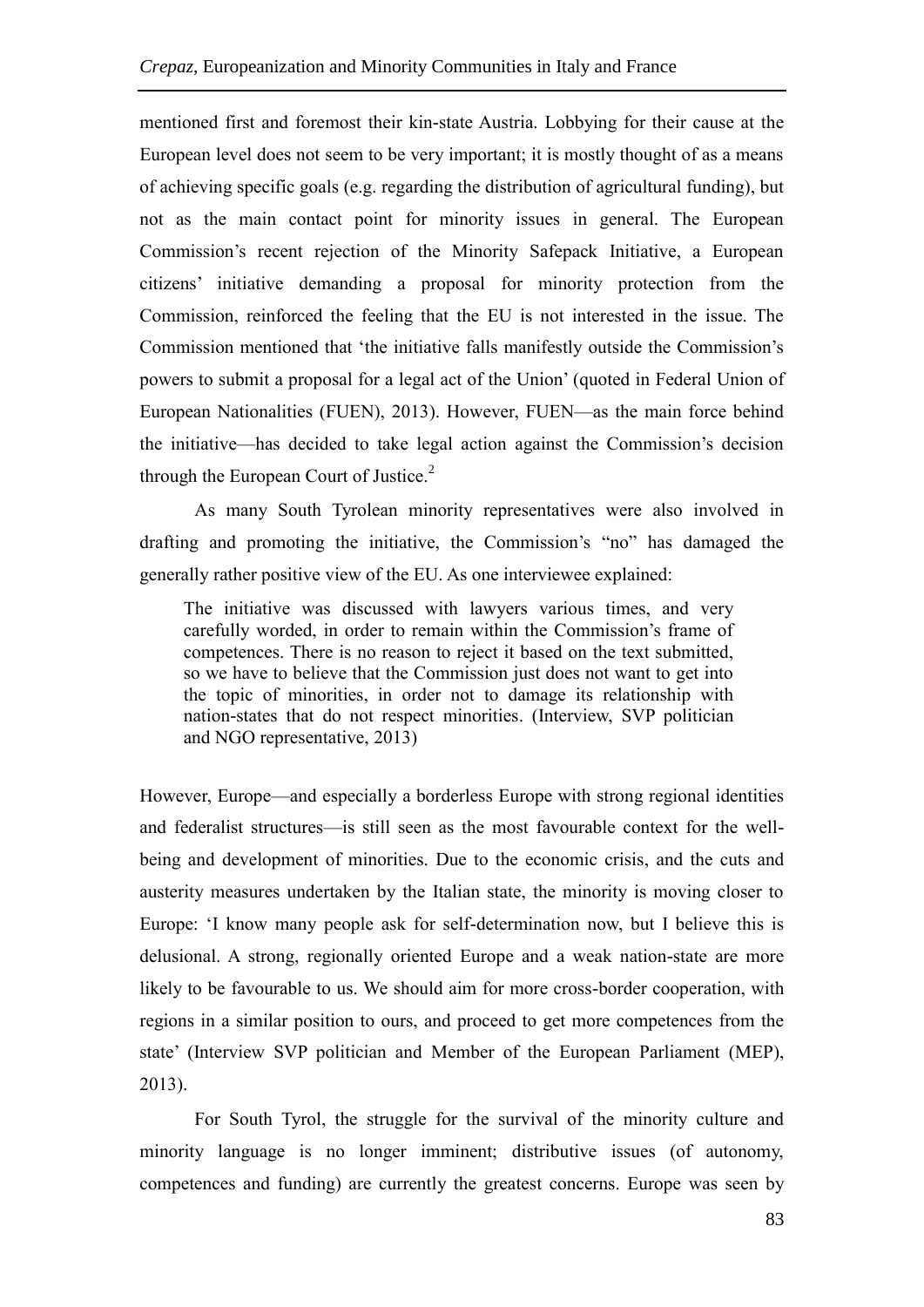respondents as an important means of increasing minority's prosperity, especially through the abolition of borders and the possibility to travel, work and study abroad. For concrete issues (e.g. agriculture) the EU has become the most important political arena and forum for lobbying, but for minority issues, Austria as the kin-state is still regarded as the minority's vital ally. The Commission's rejection of the Minority Safepack Initiative was regarded by most interviewees as its unwillingness to become involved in a sensitive subject, and this has certainly damaged the generally positive sentiments about a federalist, regionally oriented EU as a better solution for minorities than attempting border shifts. Collaboration on minority issues seemed to be especially prominent in the context of the EP, which some activists mentioned as a positive example: 'The EP is interested in human rights and provides a platform for it, like in the recent discussions about minority language recognition. Sadly, it is not the institution that is really in power of decision-making' (Interview, former MEP, 2013). Regarding Europeanization processes, both "download" and "upload" mechanisms can be identified; "downloading" and the added opportunities provided by the EU impacting the national and sub-national sphere are still seen as more important. "Upload" components have not yet become the minority's primary focus, although they are increasingly possible and used strategically for lobbying on specific areas. Free movement of people and goods, in particular, is seen by many interviewees as a very helpful EU-induced development for minorities, and the additional EU citizenship is identified as more important than the often resented national one. "Uploading" their ideas to the supra-national level is seen by most interviewees as difficult, but facilitated communication in a connected Europe is making it easier. In contrast to the Bretons who, as will be seen below, are also highly active in contacting the Commission about their concerns, the South Tyrolean representatives usually only raise questions about concrete issues related to EU law: 'I do not recall many incidents with the German-speaking minority. There was one claim about privacy issues with regard to the declaration of belonging to one of the linguistic groups, but I do not remember any other instances of them contacting DG Justice' (Interview, Commission official from DG Justice, 2014). The South Tyrolean model of territorial autonomy also raises interest in other minority groups across Europe, who engage in close contact with local representatives and activists to share best practices and opportunities for further collaboration on common goals. The Autonomy Statute for South Tyrol (of 1972, often also referred to as the Second Autonomy Statute) will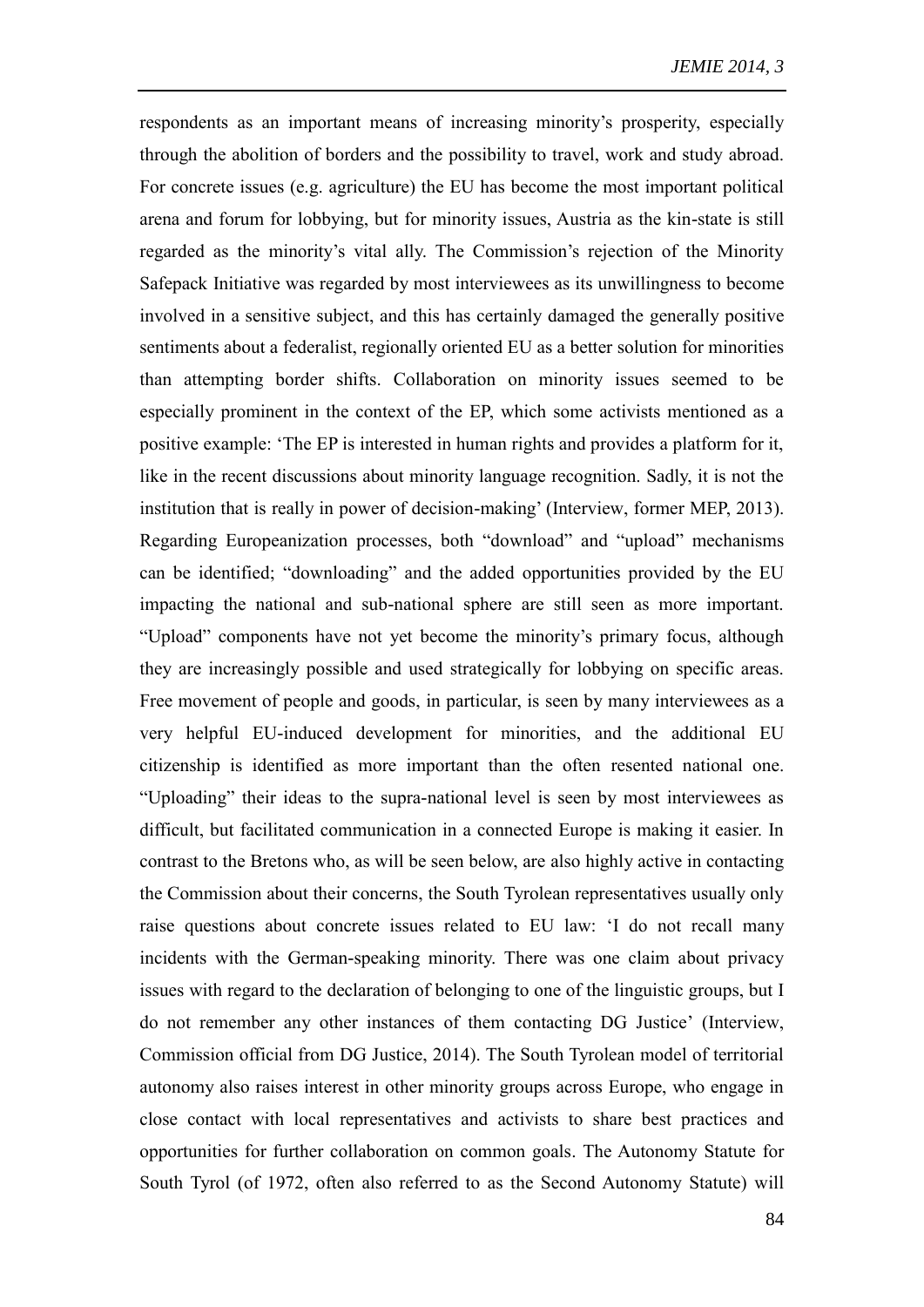have to be amended further in the next few years, as it was drafted before EU law had become relevant to many areas of policy making; revisions are necessary to ensure conformity with current EU legislation, another area where the "download" process will occur and directly impact the minority's situation. "Bottom-up" Europeanization is also likely to grow stronger: as more areas come under EU competences, there will be more concrete issues to lobby for in Brussels, even if those areas might not directly concern minority protection policies (e.g. demands to receive media and broadcasts from other EU countries in member states). If the Court in Luxemburg decides to positively evaluate the Minority Safepack Initiative, a process of greater civil society involvement fostering "bottom-up" Europeanization could be initiated.

### **2.2** *The Breton minority in France*

The Breton minority in France are speakers of an old Celtic language who reside in the north-west of France. The current administrative region of Brittany contains only four of the five historic provinces (*départements*). The province Atlantique Maritime, with the important cultural capital Nantes, is now part of the region of Pays de la Loire. This splitting of the minority is one of the most commonly criticized measures (including in my interview data), as it renders common efforts for safeguarding the language much more difficult. The Duchy of Brittany was incorporated into France in 1532, and kept its own laws and taxes until the French government abolished them and outlawed the use of Breton in 1790 (MRGI, 2009). The developments in Brittany at the time were caused by the French revolution, which demanded a unitary state in which all citizens were equals—making 'unique and invariable use of the language of liberty in a Republic which is one and indivisible' (quoted in Judge, 2007: 21). Even nowadays, French is called the 'cement of our national unity' (*Ministère de la culture et de la francophonie*, 1994, quoted in Judge, 2007: 22). By the 1930s, one in four people still spoke a regional or minority language; by the 1980s, this number had dropped to less than one in thirty (Dulong, 1975: 47). In 1951, the *Loi Deixonne* was implemented, which allowed one hour a week for Breton lessons—provided that teachers would hold them for free in their leisure time. In 1977, the Diwan Independent School System was established to ensure minority language education from nursery school level. In 1981, the French government approved a degree course in Breton at the Université de Haute Bretagne, and in 1999 the Breton Language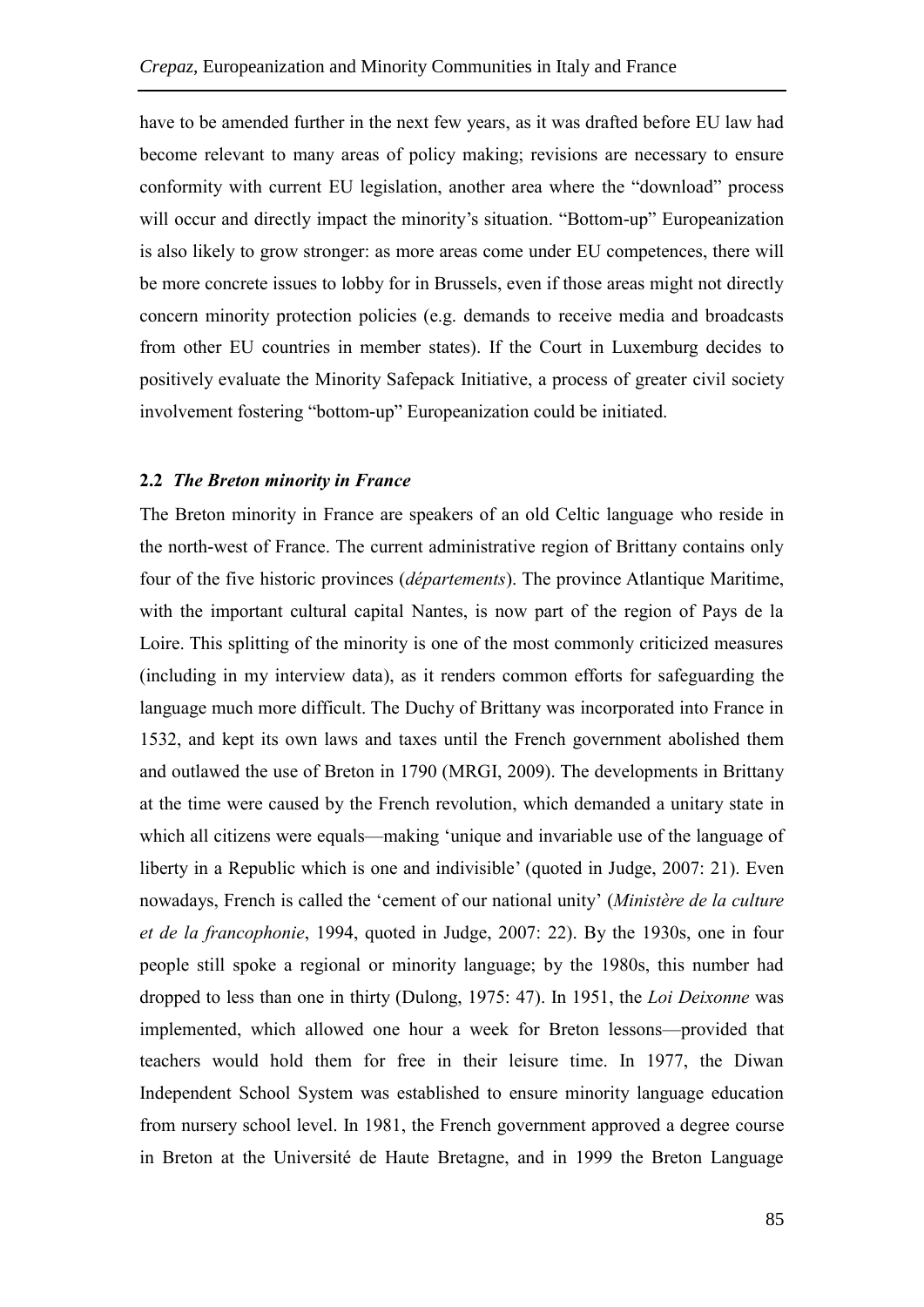Office (*Office de la Langue Bretonne/Ofis ar Brezhoneg*) was established. Article 11 of the *Loi Toubon*, which was passed in 1994, stated that the language of education was French, but that the teaching of foreign and minority languages could constitute an exception to this rule (Judge, 2007: 28-29). Article 2 of the French constitution declares that 'The Language of the Republic shall be French', making no mention of minority languages (French constitution, 1958). This article is usually quoted in discussions of France's non-ratification of the Council of Europe's 1992 *European Charter for Regional or Minority Languages* (ECRML). As in the case of South Tyrol, Brittany also saw political terrorism, when the *Armée Revolutionaire Bretonne* (ARB) or Breton Revolutionary Army, now a banned terrorist organization, carried out over 200 attacks. The political representatives of the minority are gathered in the *Union Démocratique Bretonne* (UDB, Breton Democratic Union), which has been active since 1964. The UDB advocates for autonomy within France instead of separatism, and has been successful in national and regional elections. It also campaigns for the abovementioned goal of reuniting all Breton territories in a single administrative unit (MRGI, 2009).

The radical republican French approach aims at equality, but fails to see the inequality produced by neglecting cultural differences. The interview data for the Bretons clearly showed that this lack of recognition was seen as the most pressing issue at hand, while distributive issues and opportunities for lobbying which dominated the South Tyrolean interviews were either absent or identified as being of secondary importance in the Breton case. One of the most important matters for the Breton representatives was the ratification of the ECRML. Although France signed the Charter in 1999, it has yet to ratify it, although current President François Hollande promised to do so during his electoral campaign. In its declarations to the Charter, France highlights that the ECRML is acceptable if 'the aim of the Charter is not to recognise or protect minorities but to promote the European language heritage' (French Declaration, 1999). On 28 January 2014, the French National Assembly voted in favour of a law that would enable ratification of the ECRML (European Free Alliance, 2014), which would represent a significant step forward in the struggle for cultural protection, and provide at least a certain degree of visibility to linguistic minorities.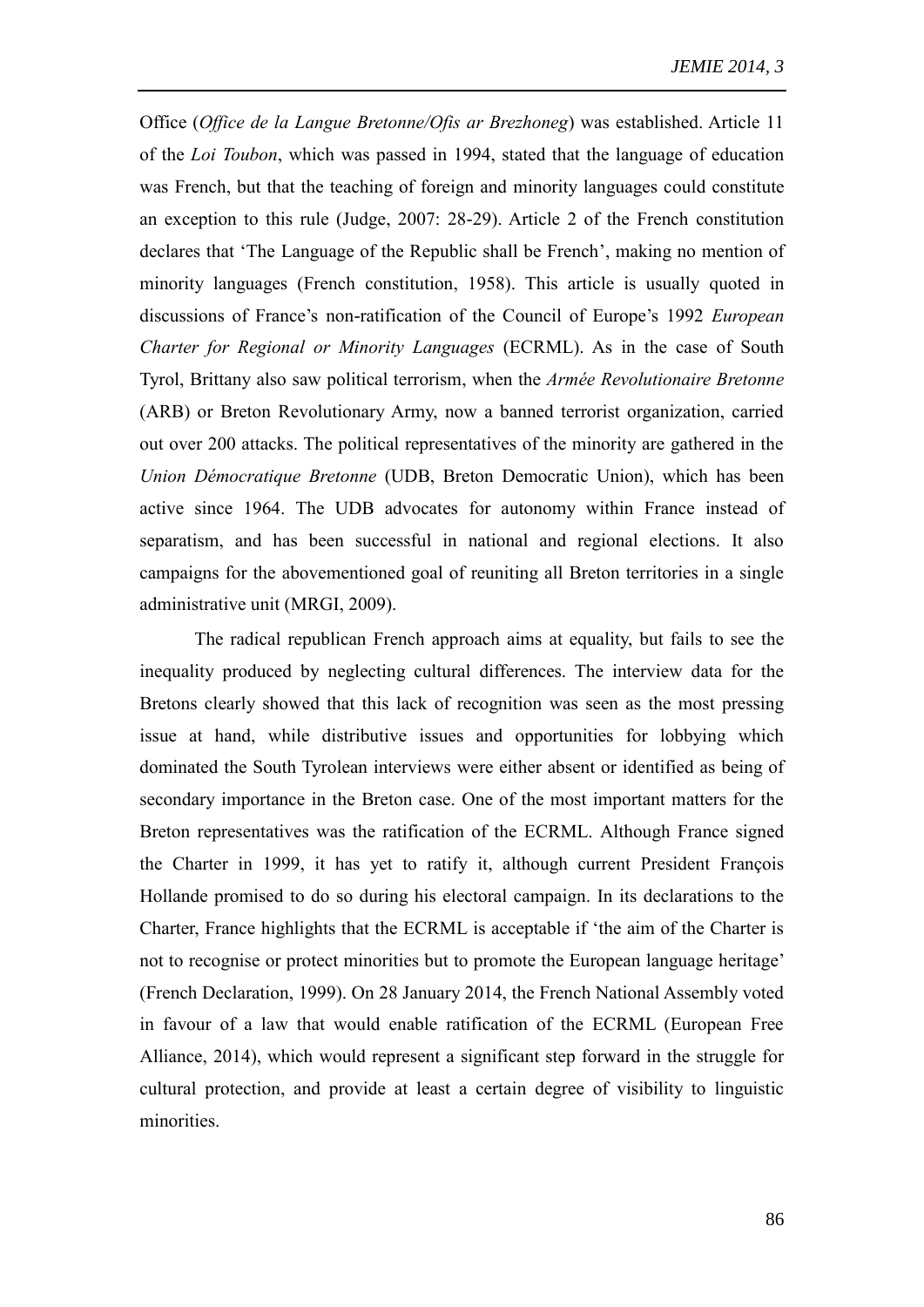In their quest for linguistic recognition, the Bretons have addressed the EU by writing letters to the European Council and President Herman Van Rompuy, as well as to the European Commission. As they lack a kin-state, the EU was seen by most interview partners as their main ally on minority issues; again, the European Parliament was viewed particularly favourably: 'In the EP, minority issues are openly discussed. We can cooperate with Members of Parliament of other minorities, and take on a progressive approach to protection' (Interview, Breton NGO activist, 2014). In relation to the other EU institutions, the Breton representatives seem rather disappointed: the rejection of the Minority Safepack Initiative by the Commission has considerably reduced the Bretons' faith in the EU as a partner for minority protection. French regions are not allowed to autonomously set up office and lobby on their behalf in Brussels; according to all Breton activists, this is a major hindrance to the "upload" process, as regional entities and minorities cannot express their points of view. Despite these problems, the Bretons are still one of the most active minorities when it comes to contact with the European institutions; according to a Commission official: 'The Bretons contact us relatively regularly and frequently, and complain about neglect by the French state or that they have to be split up between two administrative regions; many also express the desire for a referendum and separation from France, like the one soon to be held in Scotland. However, there is nothing we can do on these matters; if there is no judicial basis in EU law, we cannot do anything, but refer to the Council of Europe and national competences' (Interview, Commission official from DG Justice, 2014).

Interestingly, as in the South Tyrolean case, lobbying opportunities and collaboration have come up through the agricultural sector: 'In the 1980s, Breton agricultural economic lobbying was developed, nowadays represented in the movement *Breizh Europa*. Later on, in the 1980s and 1990s, and on a smaller scale, the EU has become a platform for cultural and minority rights exchange with other ethnic minorities' (Interview, Breton journalist, 2014). The EU can therefore provide an important forum for establishing connections with other minorities, and is now seen as the main target of lobbying activities, but when asked if the EU was a reliable partner in minority questions, most Bretons paint a rather dim picture: 'We have been in contact with [the EU Fundamental Rights Agency, situated in Vienna] (through *the Collectif Breton Démocratie Droit De l'Homme*, among others), but France—a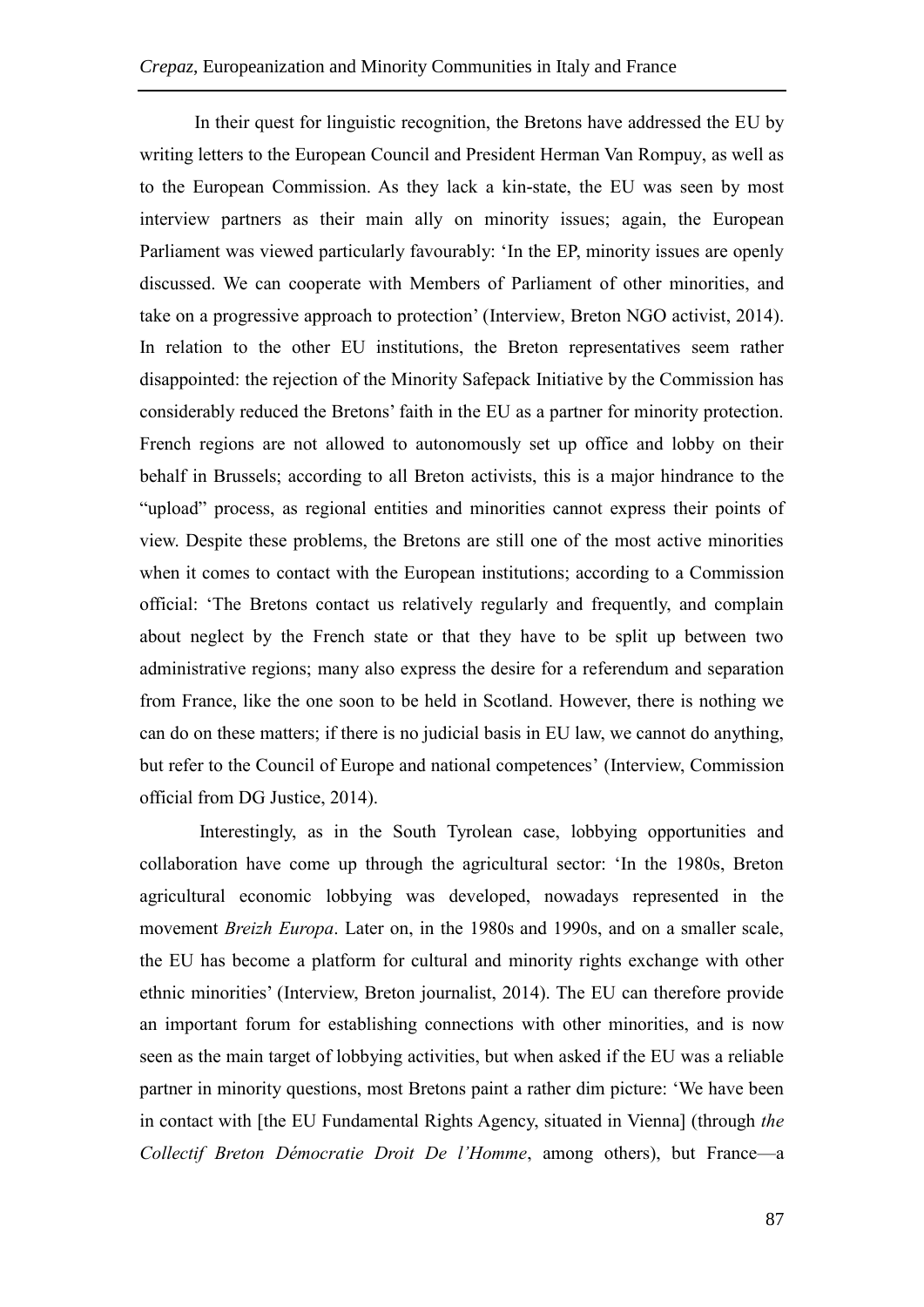founding member of the EU—does not apply the laws that it demands from other member states. […] We have been contacting all European organs since 2000, but with little success' (Inteview, Breton activist, 2014). The discrepancy in protection standards applied to "old" and "new" member states, a major topic in scholarly literature, was also frequently mentioned during the interviews. As France is one of the "engines" of European integration, the double standard regarding minority protection is perceived as especially unjust. In the absence of a kin-state, the EU seems to be the most important partner, and while it does provide a forum for collaboration, its institutions are seen as unresponsive and even unwilling to cooperate on minority issues. The Bretons are lobbying for two main goals, which the South Tyroleans already possess: recognition of their language, and thus to a certain extent acknowledgment of the minority itself; and one single administrative unit encompassing the whole minority. Distributive issues do not seem to play much of a role, except in the context of agricultural policy as described above. The minority benefits from a strong civil society, which is also very active in taking its claims to the European level. Despite the criticized irresponsiveness of EU organs, the EU's cultural and linguistic programmes are used to establish trans-national networks: 'Since the Breton cultural movement has grown strong again, relations with the other Celtic countries have been intensified with the help of funding through EU cultural programmes, e.g. there are exchange programmes between Wales and the region of Brittany. These are the most fruitful collaborations and exchanges' (Interview, Breton journalist, 2014). Therefore, while official recognition seems to be slow, and in some cases blocked, an active civil society and cultural sector have opened up ways of collaboration on and fostering the minority culture. An "upload" of ideas occurs in the form of discussion and trans-national connections, but "download" channels are blocked due to the nation-state exerting its authority on the matter and maintaining its gatekeeper function. "Bottom-up" Europeanization is therefore much more prominent, largely due to the very active civil society, which is looking for new possibilities for lobbying and exchange; the EU's "top-down" impact remains limited. A strong advocate in the supra-national sphere would be needed for greater impact; while the EU gets involved via the promotion of cultural diversity and its funding programmes, it does not openly commit itself to minority and linguistic protection, or make demands regarding French policy on the matter. The reports drawn up by the EP constitute an exception (e.g. the Motion for a Resolution on Endangered European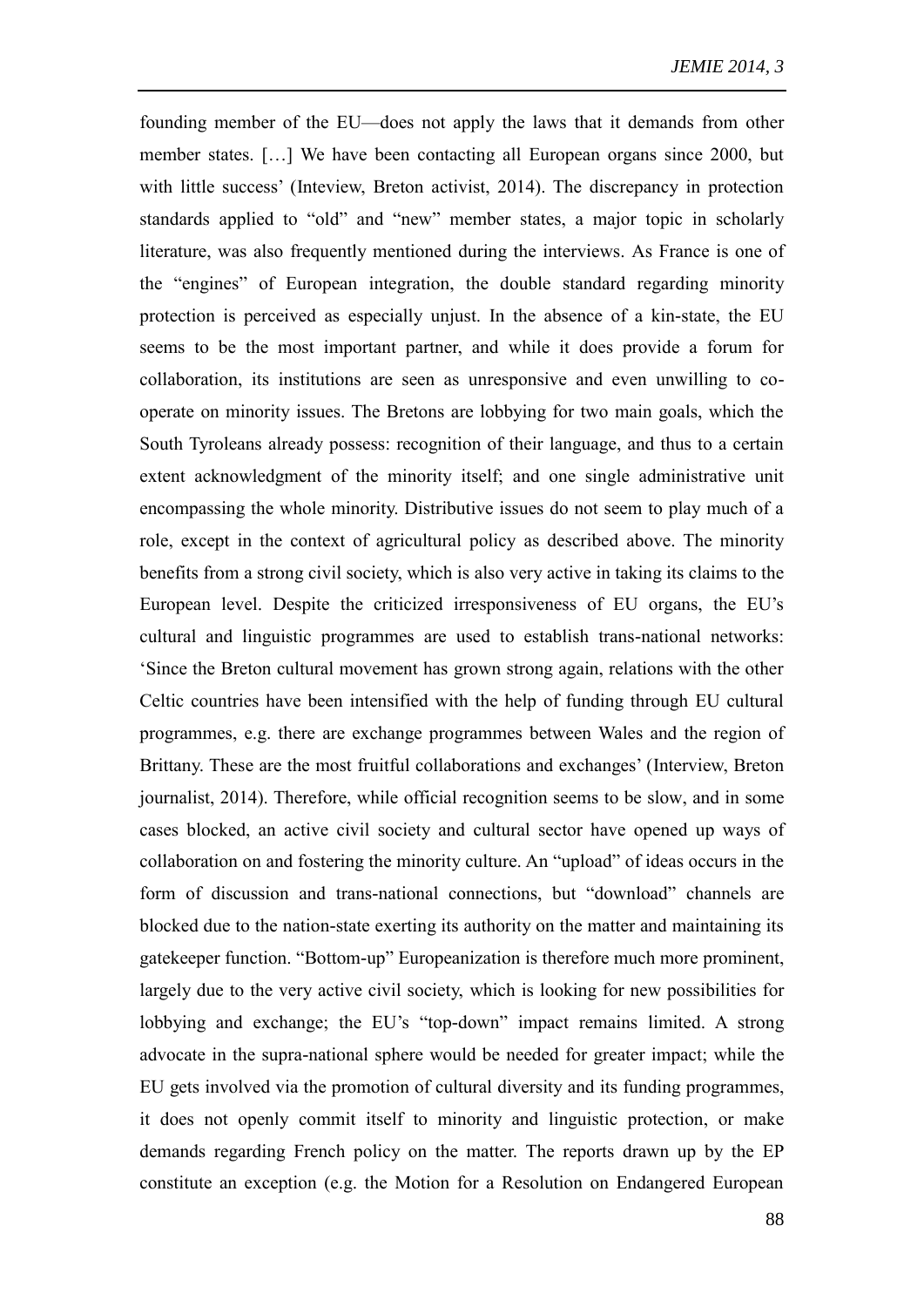Languages and Linguistic Diversity of 26 June 2013, stating that 'linguistic diversity is acknowledged as a citizen's right in Articles 21 and 22 of the Charter of Fundamental Rights, which means that trying to establish the exclusivity of a language is a restriction and a violation of the fundamental values of the Union'), but a reluctant nation-state cannot be coerced into compliance by any EU institution without legal competence on the matter. As Boomgard (2008) notes, the Bretons need funding to keep their cultural activities—such as private Breton-language education alive. Lobbying for funds used to occur predominantly in Paris, but has now partially shifted to the European level as a way of maintaining funding but distancing itself from France. If France follows through on its recently approved mission of finally ratifying the ECRML (January 2014), a channel for "download" processes on linguistic protection norms could be opened. However, "bottom-up" Europeanization is likely to remain the prominent process in the case of the Bretons; their very active civil society has shifted much of their lobbying efforts to the EU level, and although these processes have not led to new protection norms, they have certainly helped to raise awareness of the situation. The EU is also a valued platform for discussion and interaction with other minorities; through cultural programmes and funding, a positive impact of these developments on the minority's situation can be expected.

# **3. Conclusion: "Bottom-up" Europeanization through "upload" processes as important developments for minorities in "old" member states**

As expected, the interviewed minority representatives from both countries have shared goals (such as a stronger EU involvement in minority issues, and bringing the Minority Safepack Initiative into being despite the Commission's "no"). Both minorities wish for a stronger EU, particularly during the ongoing financial crisis and a more prominent EU moving toward a "Europe of the regions" is viewed as a favourable situation for minorities and their development. Secessionist tendencies can be observed in both cases, but the majority of interviewees see European integration as the way forward. However, the minorities' main goals differ from each other: the Bretons strive for official recognition and linguistic protection (one of the aims most often cited is ECRML ratification), while South Tyrol has already achieved these standards, and aims for further competences in self-government (e.g. more policy areas that can be decided upon at the provincial level), and the necessary financial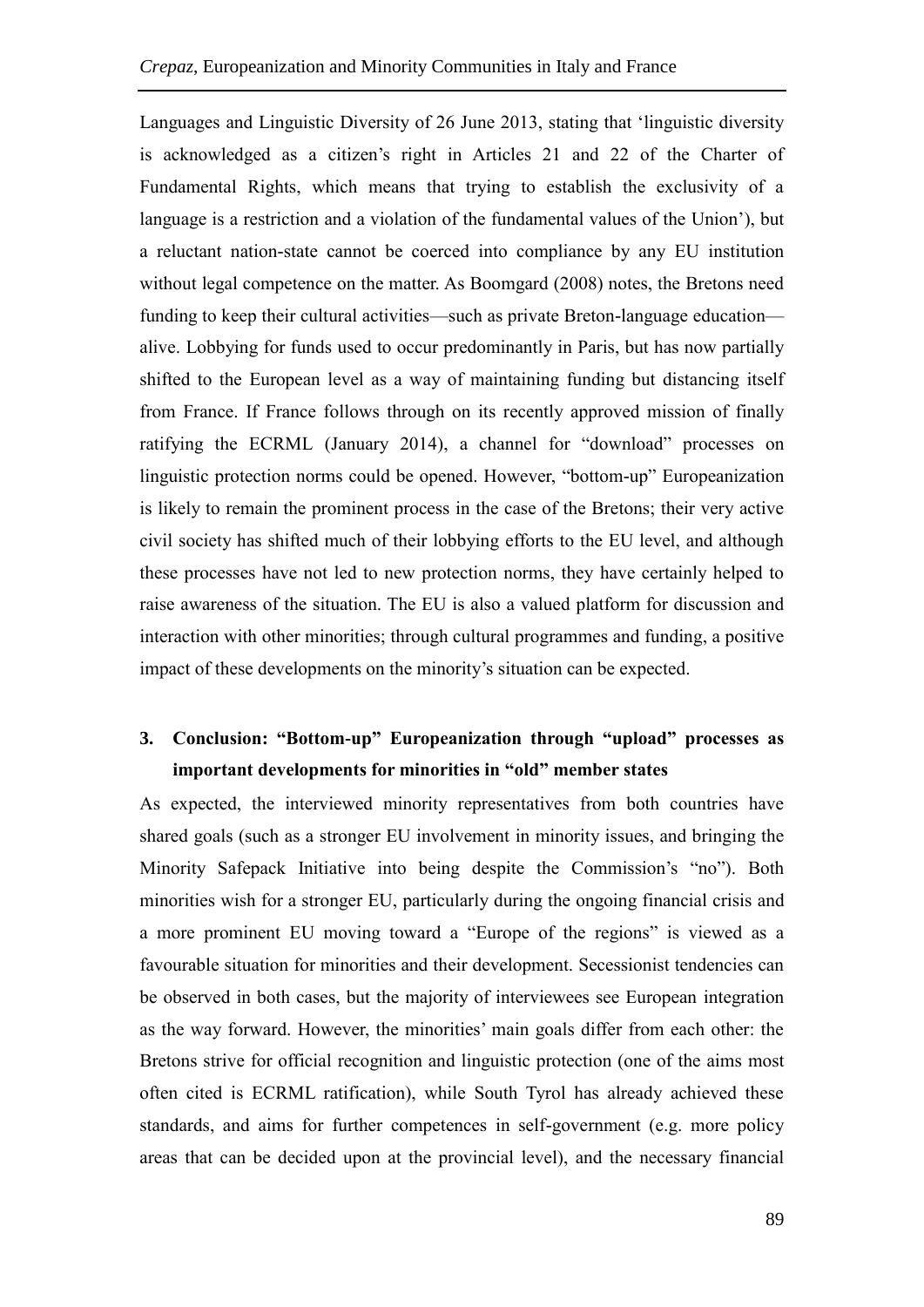means to complete these tasks. Returning to the definition of Europeanization given at the beginning of this paper, and the expectation of "bottom-up" processes being stronger in the old member states, we can identify instances of both "bottom-up" and "top-down" developments for both minority communities. Indeed, a strong "bottomup" component is visible in both cases, as both minorities have an active civil society. However, due to the minorities' different positions and aims, the "download" and "upload" channels vary in strength.

For South Tyrol, both "download" and "upload" processes can be observed; "download" from the European to the sub-national level is possible, and interaction between the two spheres is not hindered (e.g. strong collaboration through the shared offices by representatives from North Tyrol and Trentino in Brussels, MEPs who are very active in minority issues, broad coverage of European and minority topics in local media). Additionally, EU law requires adaptation to the current legislative standards of the 1972 Second Autonomy Statute, another "top-down" Europeanization process which will directly impact the minority's situation. European norms and discourses can find their way into the domestic sphere. Under the "upload" component, minority representatives are active in lobbying (e.g. in the agricultural sector), and also in the discussion of ideas in the EP, which is seen as one of the most favourable institutions for minorities. However, lobbying is confined to specific issues, mostly within the EU's area of legal competence; minority representatives do not see the EU as their main ally in making general claims, and would turn to their kin-state Austria in the event of problems. The South Tyrolean MEP's work in the EP underlines this development; the discussion of very specific issues, where the EU has already acquired legal responsibility or is likely to do so in the near future (such as the possibility of accessing German language internet content from Italian internet addresses), is addressed via parliamentary questions. Such lobbying activities and a shift from the local to the European level can be expected to increase in the future, as the EU gains competence over trans-national issues and regulations of particular importance to minorities, such as access to media and television stations. In turn, both directions of Europeanization processes and channels of interaction could increase: minority representatives and MEPs could discuss their policy issues at the European level, and if these are situated in an area of EU legal competence, possible EU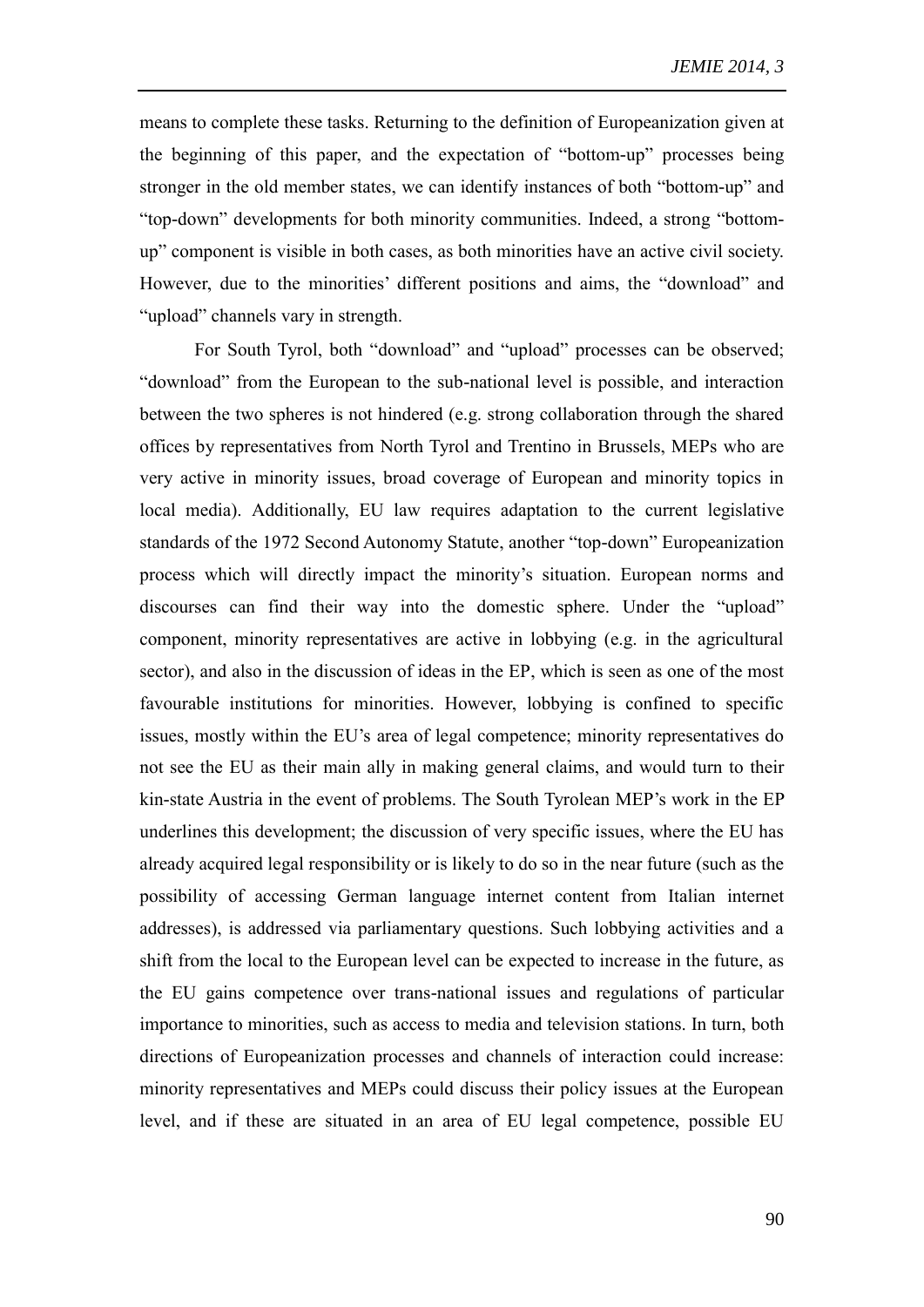legislation on the topic would then result in a "download" of new norms to the national and sub-national levels.

The Breton case presents a different situation. Issues of recognition are very important to the minority; official recognition as a minority group seems an unreachable goal for now, but recognition for the endangered Breton language is vital for its survival, and by extension for the culture it embodies. The Bretons hope that France will finally ratify the Council of Europe's ECRML, which it signed in 1999. This would at least grant visibility to the minority language, and enhance its status both nationally and internationally. Linguistic protection is one of the most frequently mentioned topics in the Bretons' appeals to the Commission, and especially to DG Justice; however, the Commission cannot act on such proposals as they fall outside EU law. France's centralist nature makes it difficult to achieve self-government competences or further funding for the regional level. In policy areas of EU legislative power, agricultural funding is the most prominent area of lobbying. "Download" processes happen in sectors where the EU has the power to create laws that the member states then have to implement, but are blocked in areas where the EU has no competency to take legal action, such as minority protection. "Upload" developments are therefore the dominant type of Europeanization process in the French case: networks with other Celtic peoples, discussions in the EP, meetings with other minority groups are all important means of raising awareness of the issue. For the Bretons, the shift in lobbying and goal-oriented processes from the national to the supra-national level has happened to a larger extent; they do not only lobby the EU on highly specific issues within EU legal competence, but also on more general claims regarding minority protection. Stronger support from the EU would be needed to complete a "boomerang-pattern" (Keck and Sikkink, 1998) of norm diffusion (e.g. further pressure on France for ECRML ratification; as the ECRML was one of the benchmark documents for the enlargement process, rhetorical pressure on France for not valuing the common standard should at least be possible). The EU's lack of competency on the matter and its reluctance to interfere with topics of high national salience, such as minority rights, make direct involvement unlikely. However, cultural programmes (e.g. to foster minority languages) are important instruments that can serve as "unofficial" means of improving the minority's situation. If the ECRML ratification process is brought to a successful conclusion, increased efforts can be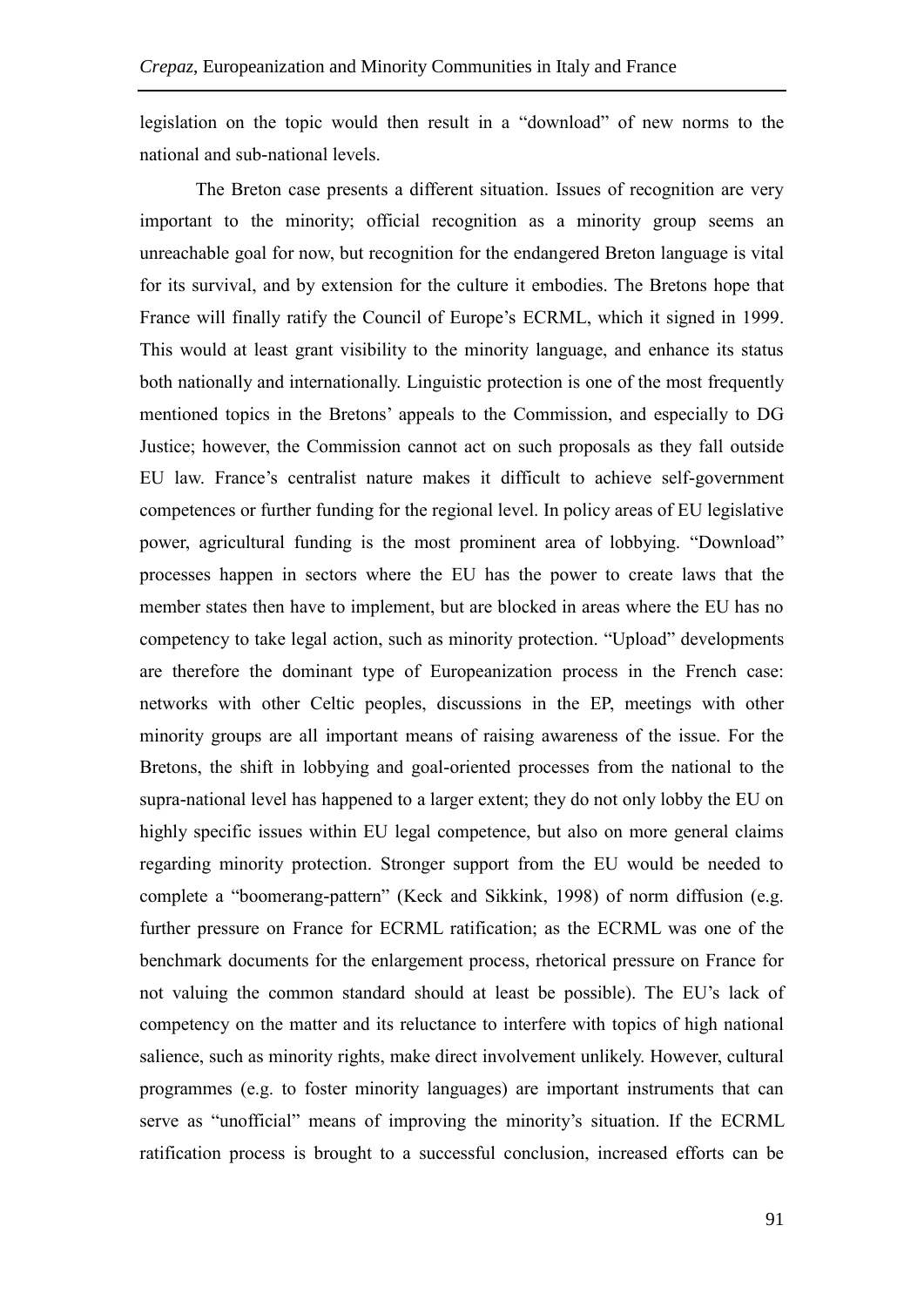made. In "old" member states like France and Italy, where conditionality is absent but a strong civil society is present, "upload" processes could become even more important in the next few years, and indeed provide the way forward for minority representation and a new arena for lobbying in the EU.

### *Notes*

- 1. The case selection stems from a larger study for my doctoral dissertation project, where Europeanization processes were not only analysed for "old" member states, but a comparative picture was provided through the inclusion of "old" and "new" member states, bridging the traditional dichotomy in the literature.
- 2. *Minority Safe Pack and Others v. Commission*, Case T-646/13, 25 November 2013. [http://curia.europa.eu/juris/document/document.jsf?text=minority%2Bsafepack%2Binitiati](http://curia.europa.eu/juris/document/document.jsf?text=minority%2Bsafepack%2Binitiative&docid=151054&pageIndex=0&doclang=EN&mode=req&dir=&occ=first&part=1&cid=107263#ctx1) [ve&docid=151054&pageIndex=0&doclang=EN&mode=req&dir=&occ=first&part=1&cid](http://curia.europa.eu/juris/document/document.jsf?text=minority%2Bsafepack%2Binitiative&docid=151054&pageIndex=0&doclang=EN&mode=req&dir=&occ=first&part=1&cid=107263#ctx1) [=107263#ctx1.](http://curia.europa.eu/juris/document/document.jsf?text=minority%2Bsafepack%2Binitiative&docid=151054&pageIndex=0&doclang=EN&mode=req&dir=&occ=first&part=1&cid=107263#ctx1) Retrieved: July 20, 2014.

### *References*

- Cowles Green, M., J. Caporaso and T. Risse. *Transforming Europe: Europeanization and Domestic Change*. Ithaca and London: Cornell University Press, 2001.
- Boomgard, M.C. 'The Rise of Militant Bretonité'. *National Identities* 10(3) (2008): 281-293.
- Börzel, T. 'Pace-Setting, Foot-Dragging and Fence-Sitting: Member State Responses to Europeanization'. *Journal of Common Market Studies* 40(2) (2002): 193-214.
- della Porta, D. and M. Caiani*. Social Movements and Europeanization*. Oxford: Oxford University Press, 2009.

della Porta, D. and M. Diani. *Social Movements: An Introduction*. Malden: Blackwell, 2006.

Dulong, R. *La question bretonne* [*The Breton Question*]*.* Paris: Armand Colin, 1975.

- *French Constitution of 1958*. http://www.assemblee-nationale.fr/english/ Retrieved: January 24, 2014.
- *French Declaration to the ECRML*. 'List of Declarations made with respect to treaty no. 148'. Council of Europe.

http://conventions.coe.int/treaty/Commun/ListeDeclarations.asp?NT=148&CM=1&DF =&CL=ENG&VL=1. Retrieved: January 24, 2014.

FUEN. 'Minorities Lodge an Appeal in Luxemburg against the Rejection of the European Citizens' Initiative', 12 February 2013.

https://www.fuen.org/news/single/article/minorities-lodge-an-appeal-in-luxemburgagainst-the-rejection-of-the-european-citizens-initiative/ Retrieved: January 20, 2014.

European Parliament. *Report of 26 July 2013 on Endangered European Languages and Linguistic Diversity in the European Union*. Motion for a European Parliament Resolution.

http://www.europarl.europa.eu/sides/getDoc.do?type=REPORT&reference=A7-2013- 0239&language=EN Retrieved: January 25, 2014.

European Free Alliance. 'Vote in Favour of French Ratification of the European Charter for Regional or Minority Languages'. http://www.e-f-a.org/services/news-singleview/?tx\_ttnews[tt\_news]=704&cHash=7930339dc1eabe2feb73912066438941. Retrieved: February 01, 2014.